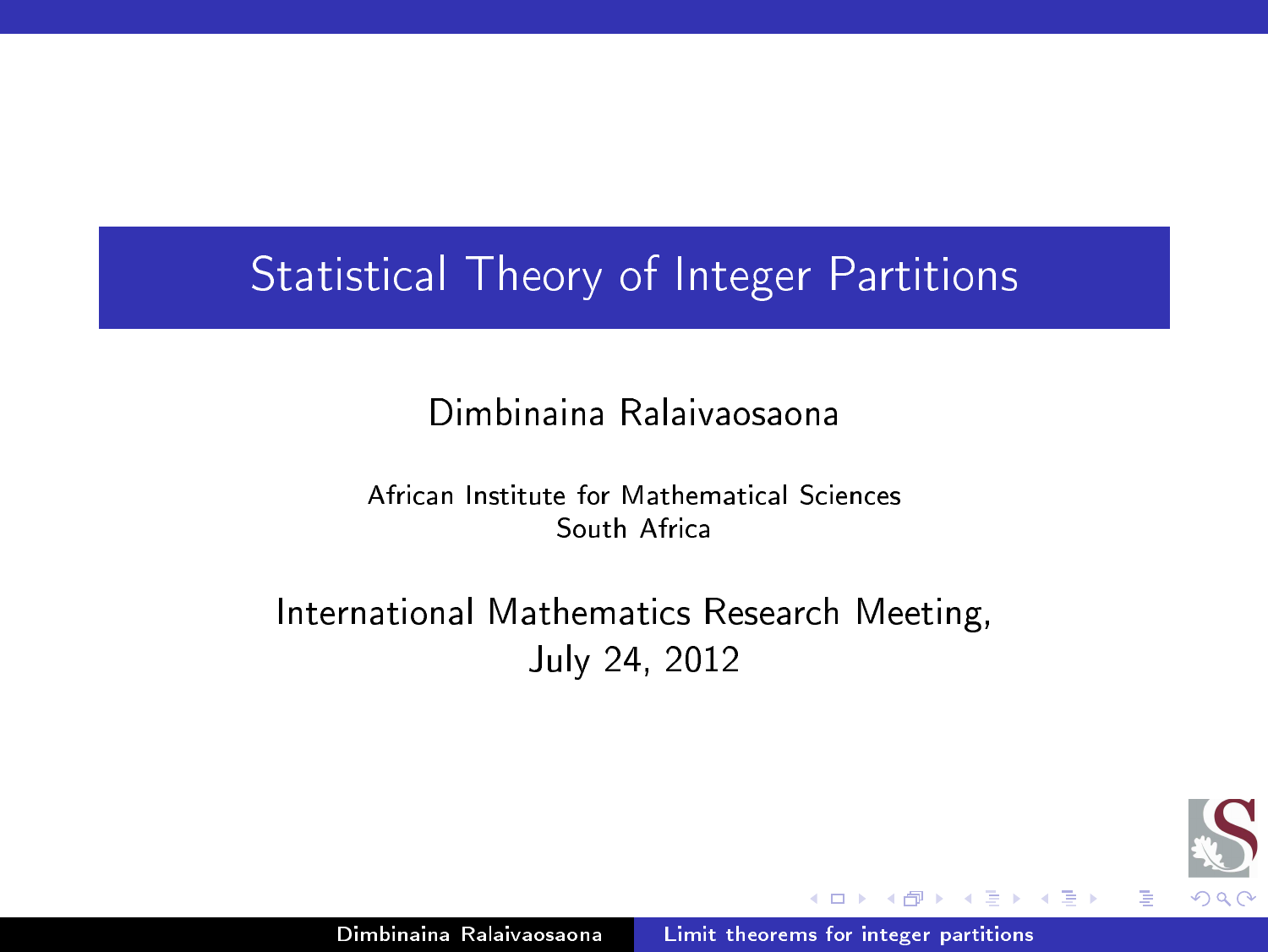### Definition

A partition of  $n$  is a non-decreasing sequence of positive integers  $c_1, c_2, \cdots, c_t$  such that

$$
n=c_1+c_2+\cdots+c_t.
$$

We usually denote a partition of *n* as  $(c_1, c_2, \dots, c_t)$ .



目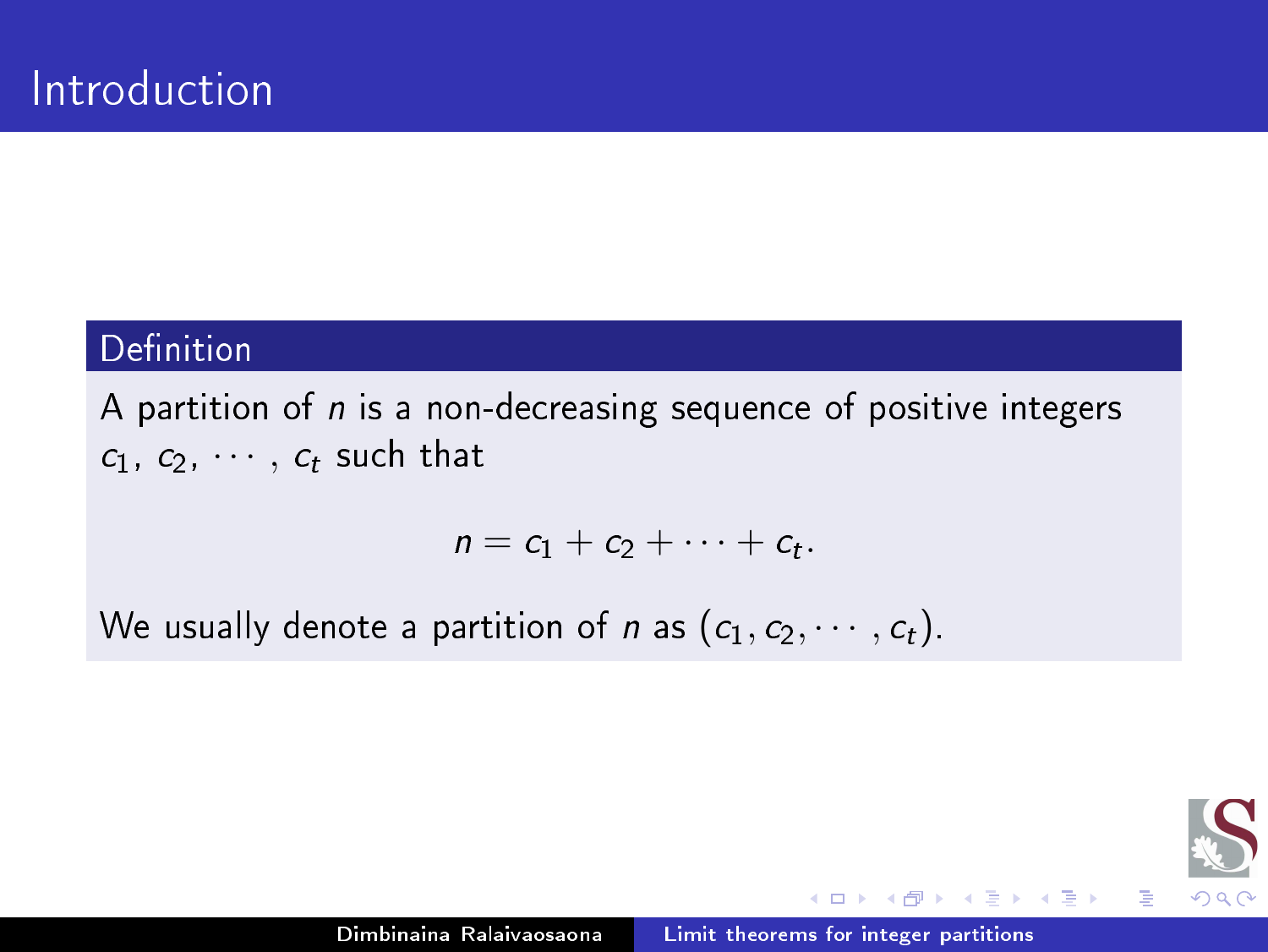## Partitions of 5:

| $5 = 1 + 1 + 1 + 1 + 1$ |
|-------------------------|
| $= 1 + 1 + 1 + 2$       |
| $= 1 + 1 + 3$           |
| $= 1 + 2 + 2$           |
| $=1+4$                  |
| $= 2 + 3$               |
| $= 5,$                  |

so there are 7 partitions of 5.



后

제품 > 제품 >

4 0 F

a  $\rightarrow$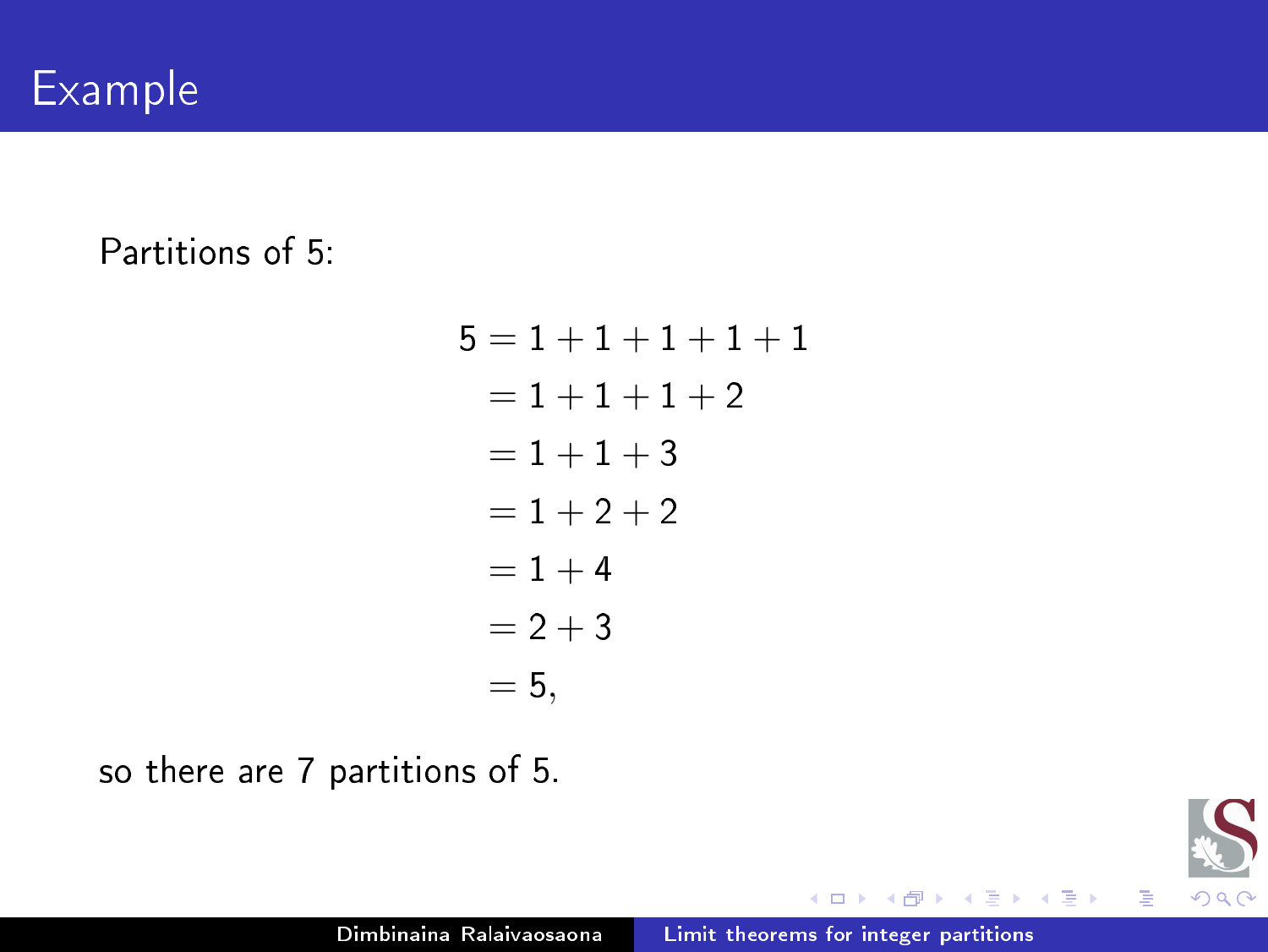■ Partitions which has no parts with multiplicity more than one are called restricted partitions,



目

D.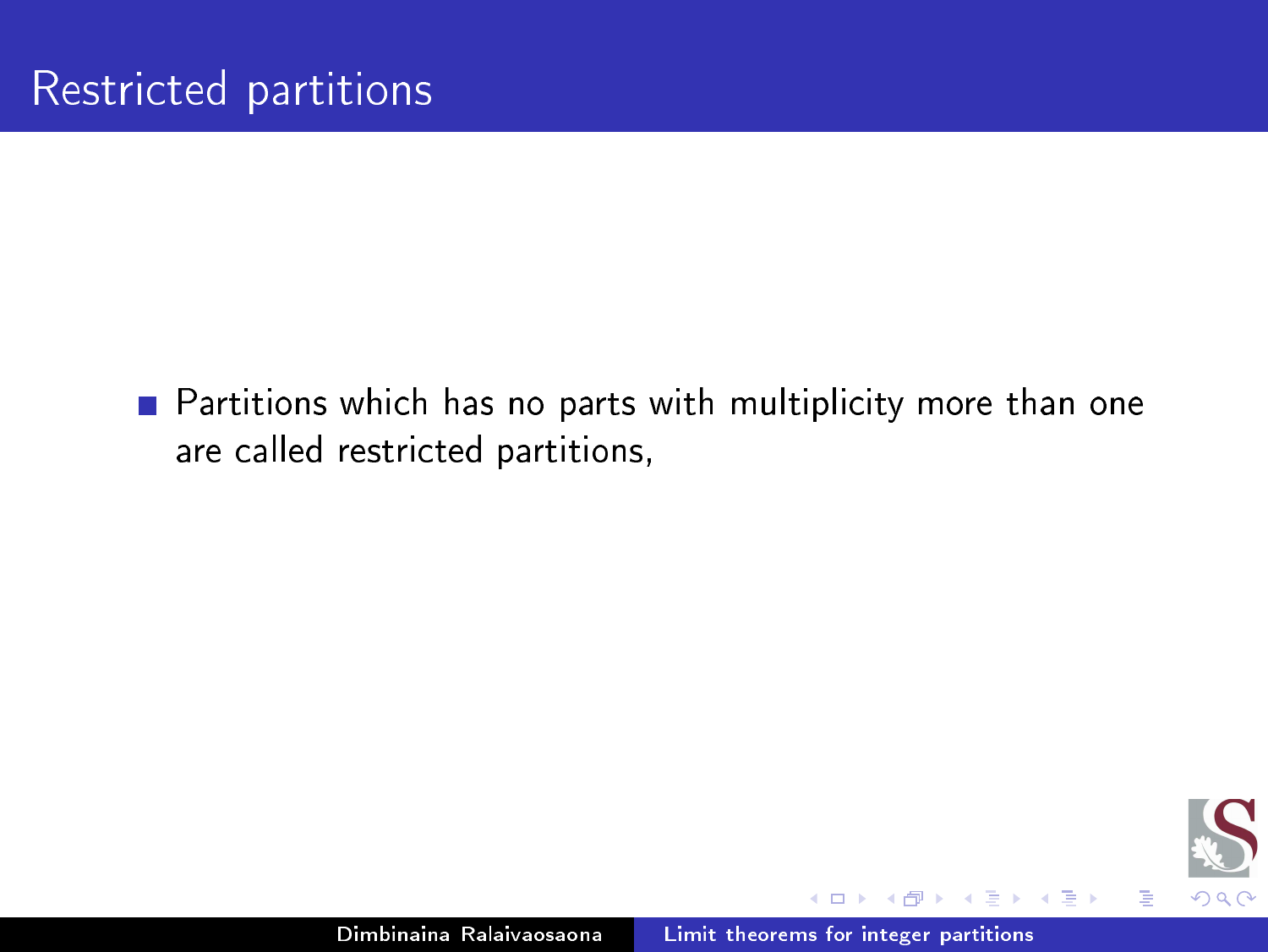- $\blacksquare$  Partitions which has no parts with multiplicity more than one are alled restri
ted partitions,
- partitions whose members are elements of a given sequen
e of positive integers  $\lambda$  are called  $\lambda$ -partitions.

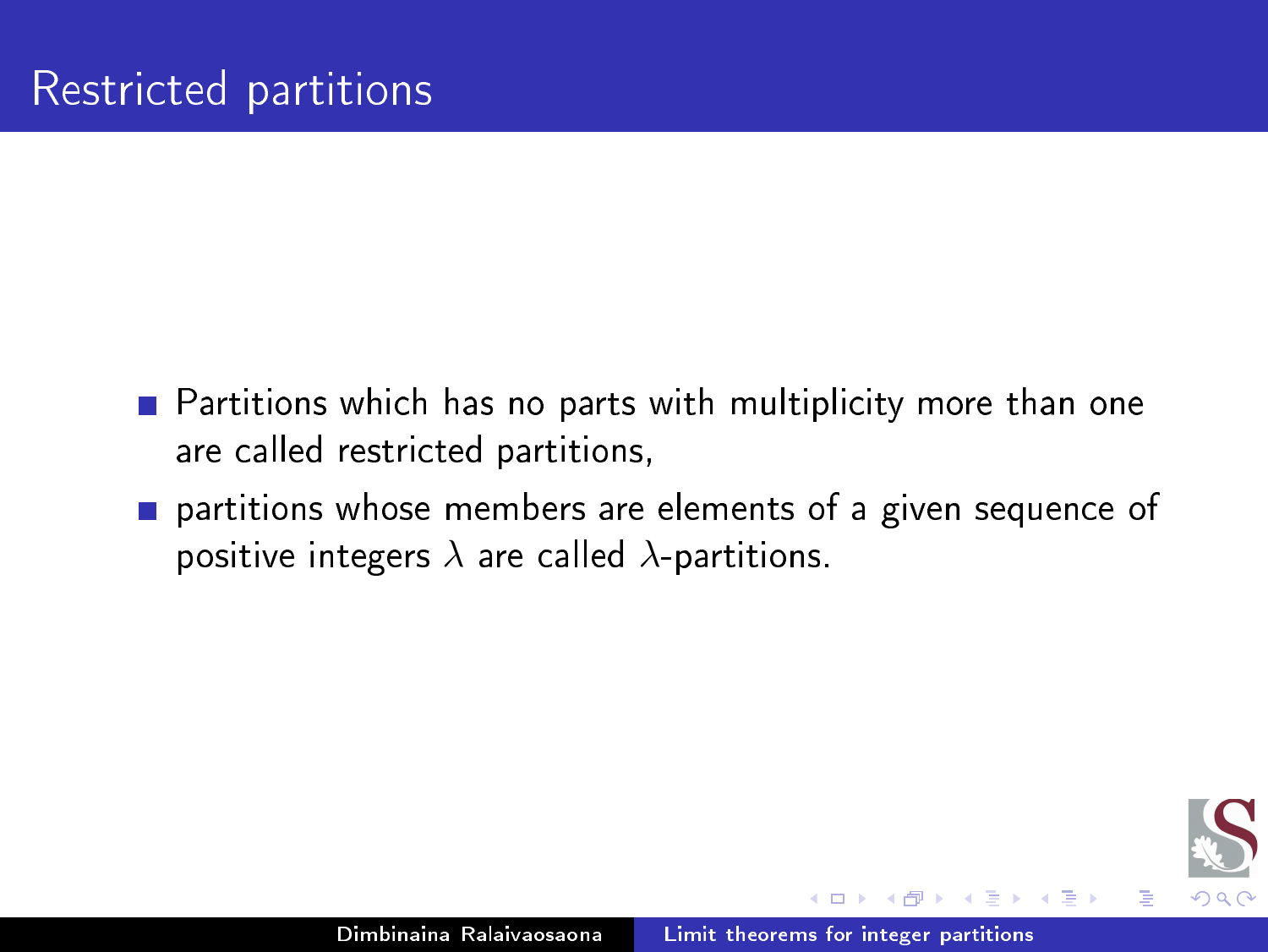### Given a positive integer  $n$ , how many partitions of  $n$  there are?



目

-b

D.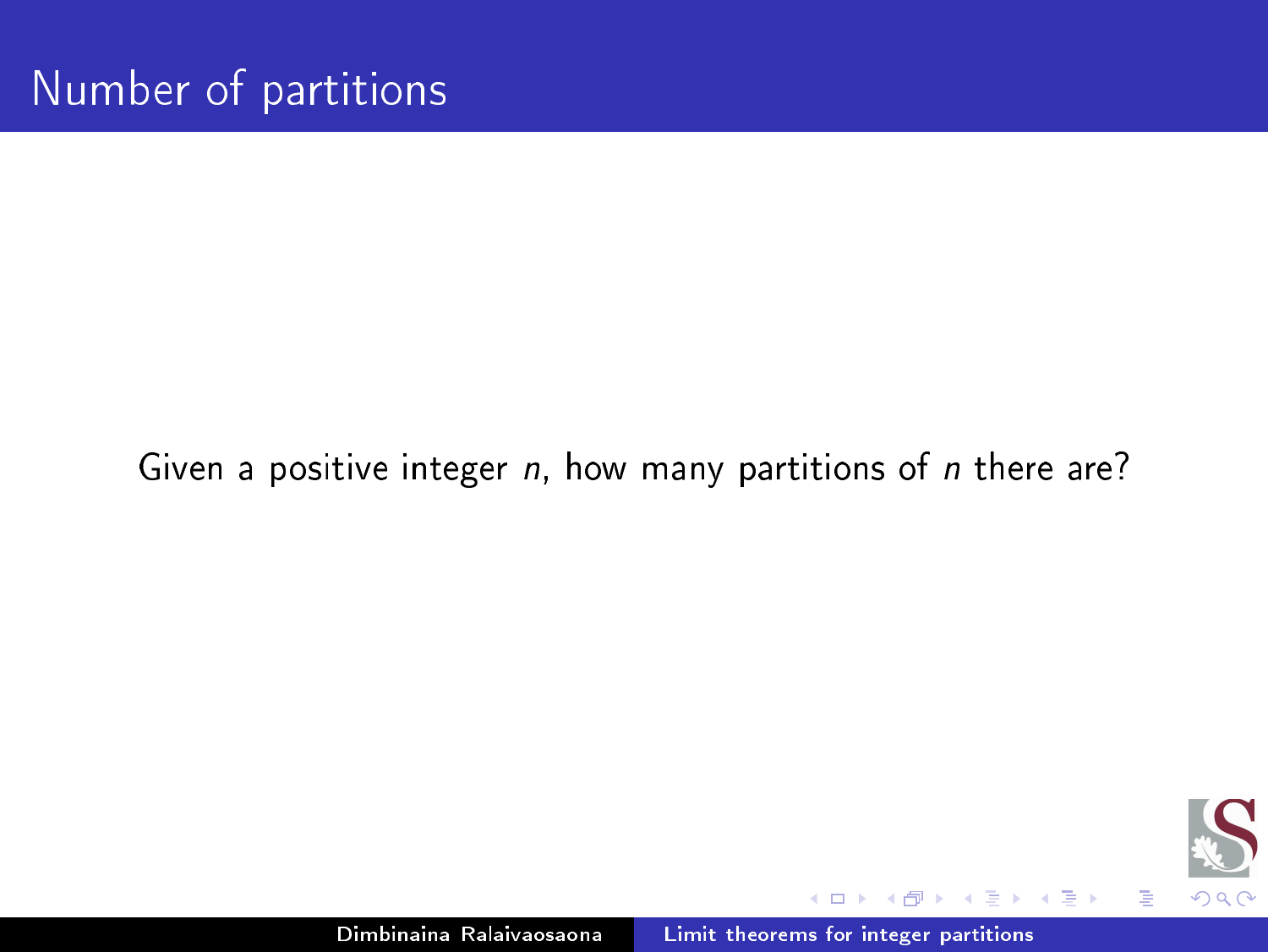## Theorem (Hardy-Ramanujan, 1918)

The total number of partitions of  $n$  admits the asymptotic formula:

$$
p(n) \sim \frac{1}{4n\sqrt{3}}e^{\pi\sqrt{2n/3}}
$$

as  $n \to \infty$ .



目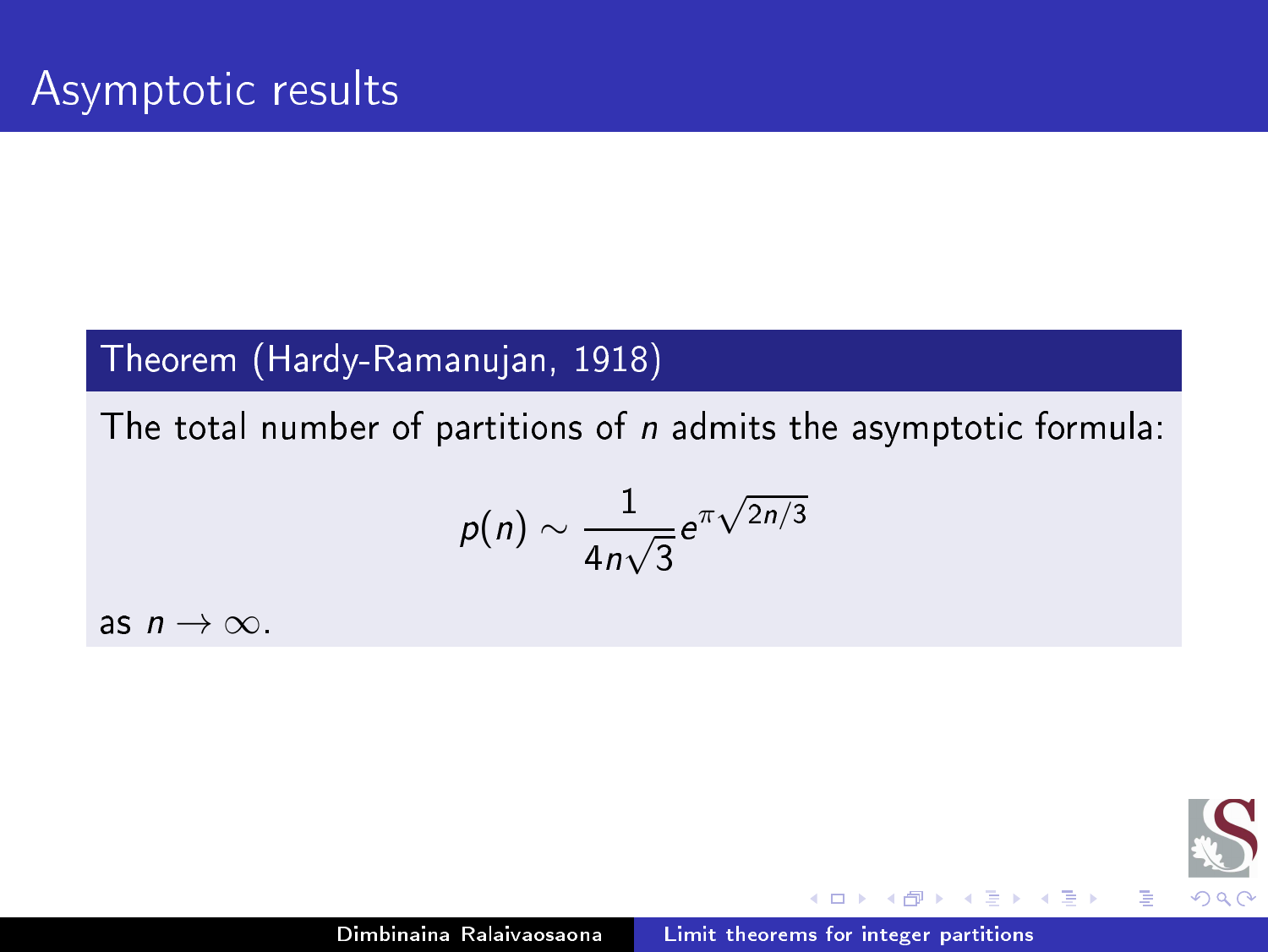### Radema
her

We have

$$
p(n) = \frac{1}{\pi\sqrt{2}}\sum_{k\geq 1}A_k(n)\sqrt{k}\left[\frac{d}{dx}\frac{\sinh\left(\frac{\pi}{k}\sqrt{\frac{2}{3}(x-\frac{1}{24})}\right)}{\sqrt{(x-\frac{1}{24})}}\right]_{x=n}
$$

where

$$
A_k(n) = \sum_{\substack{h \bmod k \\ (h,k)=1}} \omega_{h,k} e^{-2\pi i n h/k}
$$

and  $\omega_{h,k}$  is a 24kth root of unity.

后

御き メミメ メミメ

 $\leftarrow$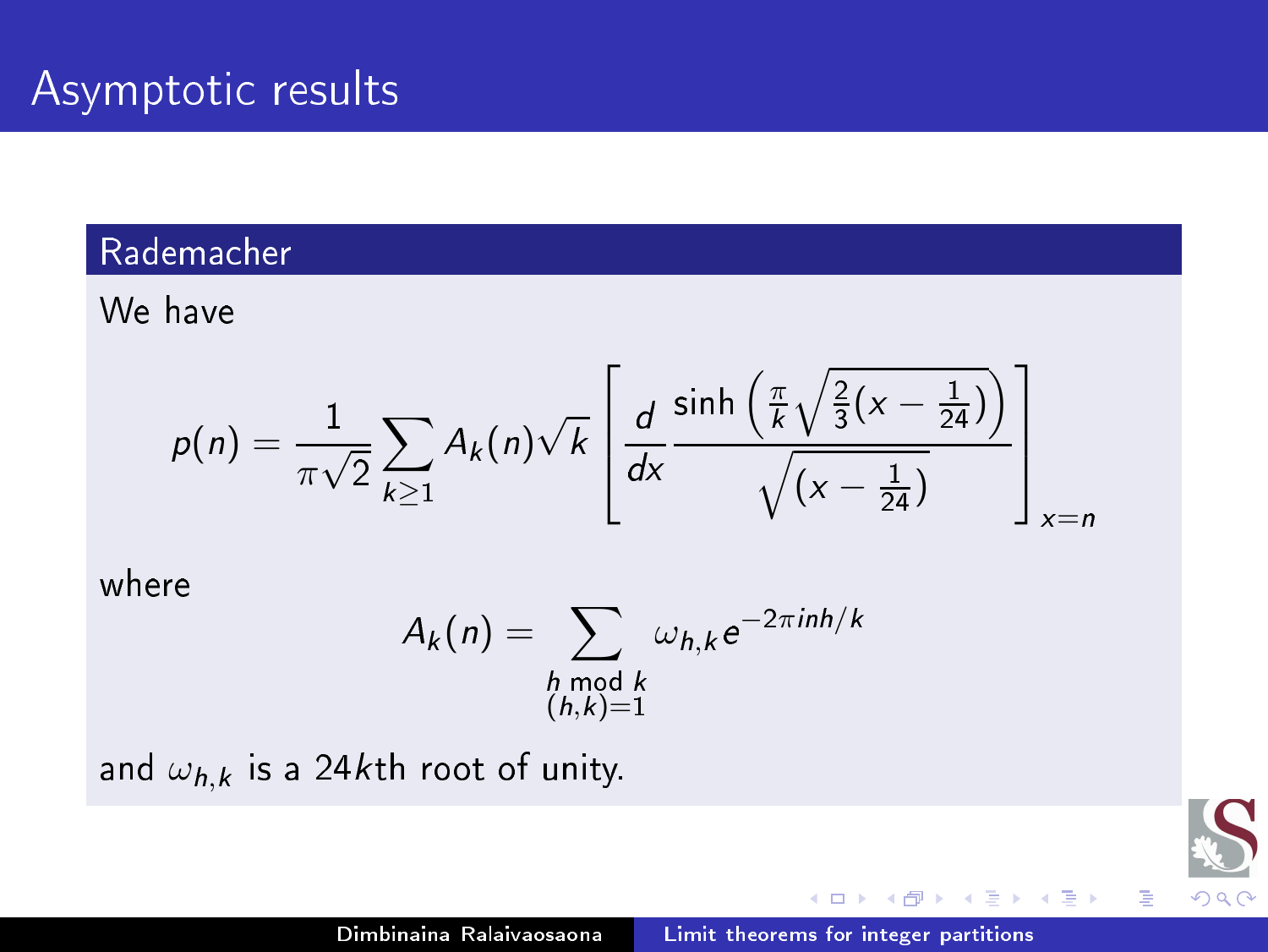Under certain technical conditions on  $\lambda$ , now called the Meinardus s
heme, we have the the following theorem:

Theorem (Meinardus, 1954)

The number of  $\lambda$ -partitions satisfies the asymptotic formula:

$$
p_{\lambda}(n) \sim \kappa_1 n^{\kappa_2} \exp\left(\kappa_3 n^{\alpha/(\alpha+1)}\right) \tag{1}
$$

as  $n \to \infty$ , where the  $\kappa_i$ 's are constants that can be determined in terms of  $\alpha$  and A, and  $\alpha$  and A are constants associated to the sequence  $\lambda$ .

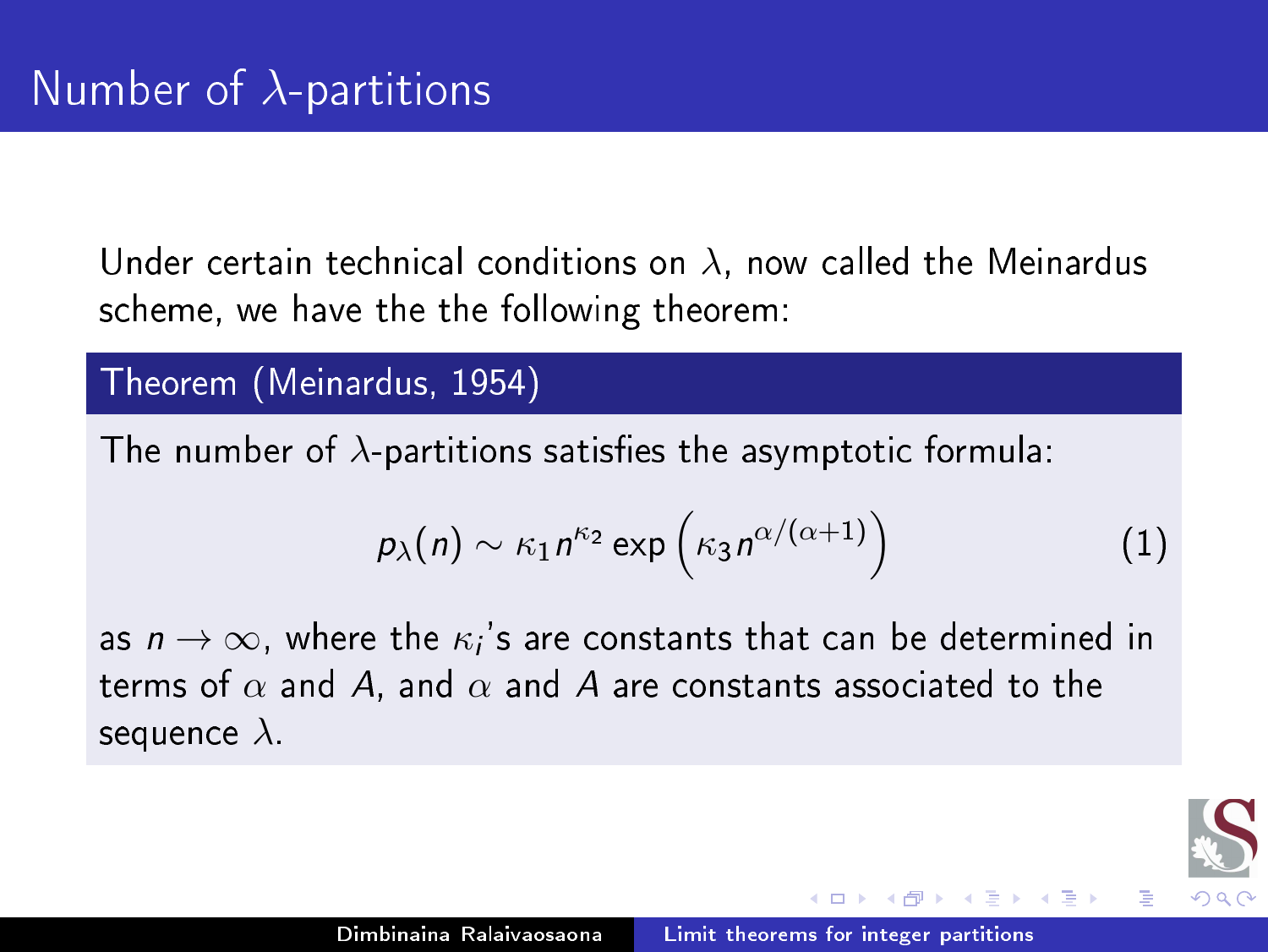## Study of partitions the probabilistic approach.



目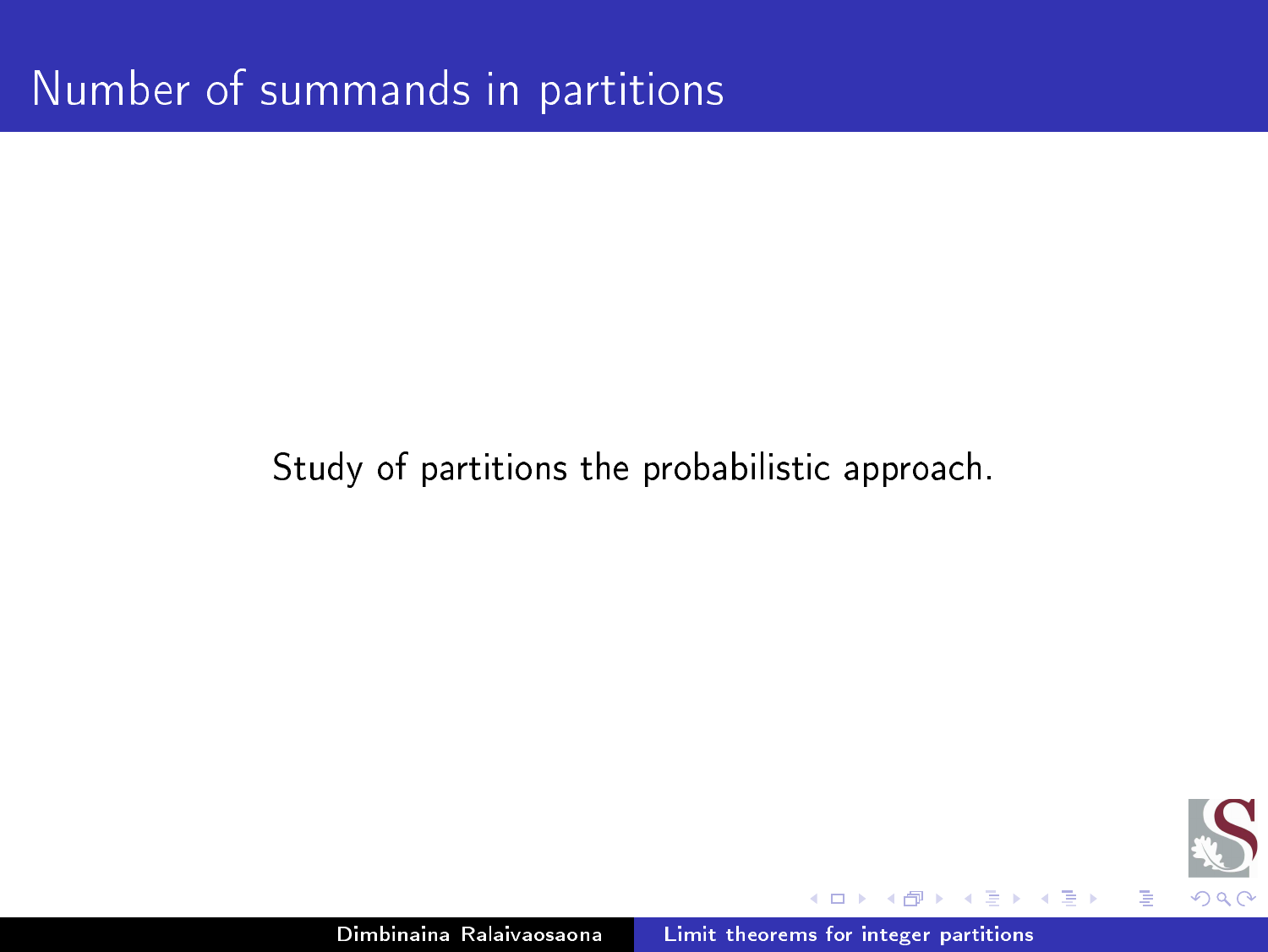Assume all partitions of *n* are equally likely. Let  $\varpi_n$  be the number of summands in a random partition of n,  $\mu_n$  and  $\sigma_n$  its mean and standard deviation respectively.

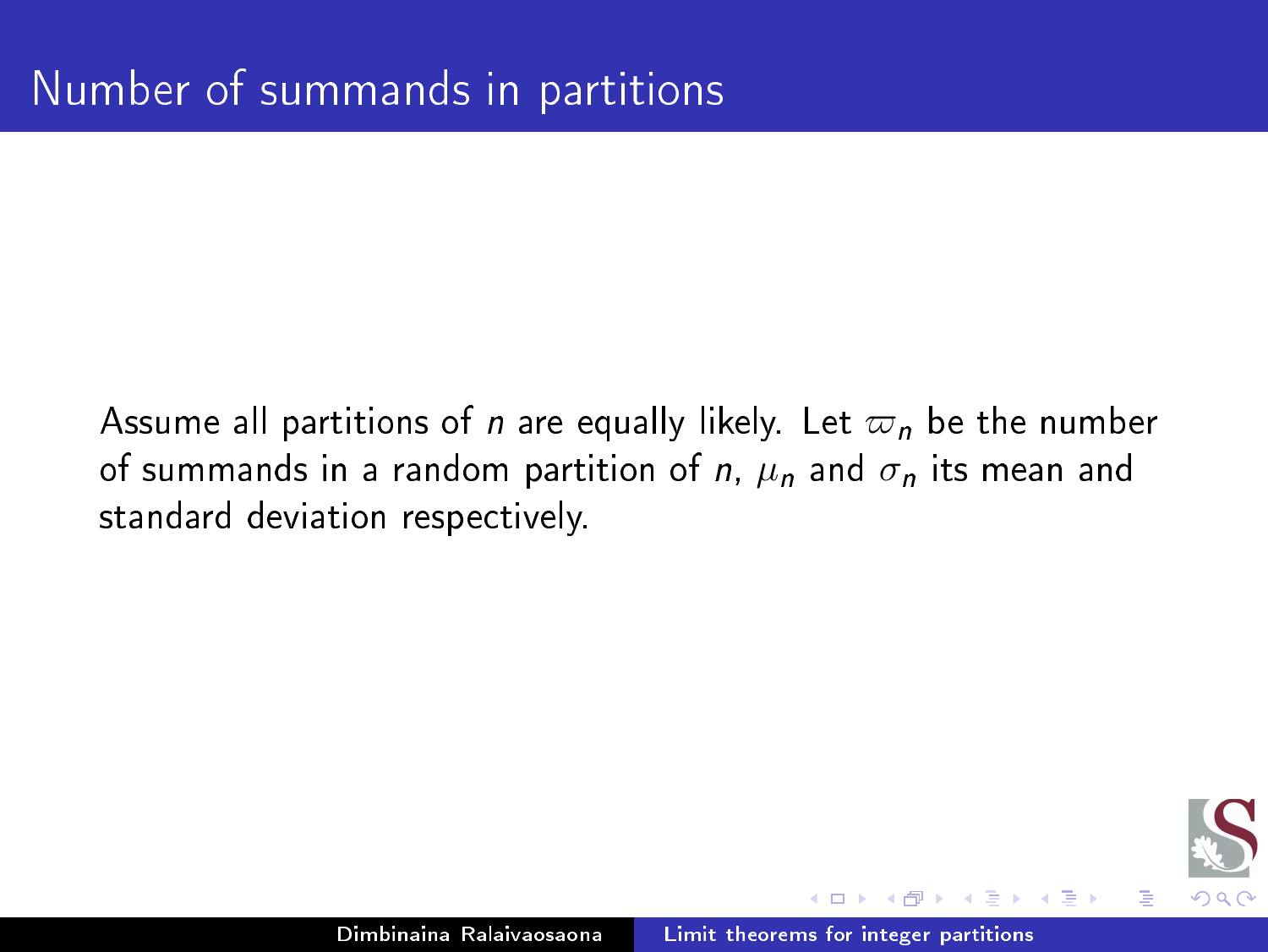## Theorem (Erdős-Lehner, 1941)

For any real number x

$$
\mathbb{P}\Big(\varpi_n\leq \mu_n+x\sigma_n\Big)\sim e^{-e^{-x}}
$$

as  $n \to \infty$ . Furthermore, we have the following asymptotic estimates:

$$
\mu_n = \frac{\sqrt{6n}}{2\pi} \Big( \log n + 2\gamma - \log(\pi^2/6) \Big) + \mathcal{O}(\log n),
$$

and

$$
\sigma_n^2 = n + \mathcal{O}(\sqrt{n}\log^2 n).
$$

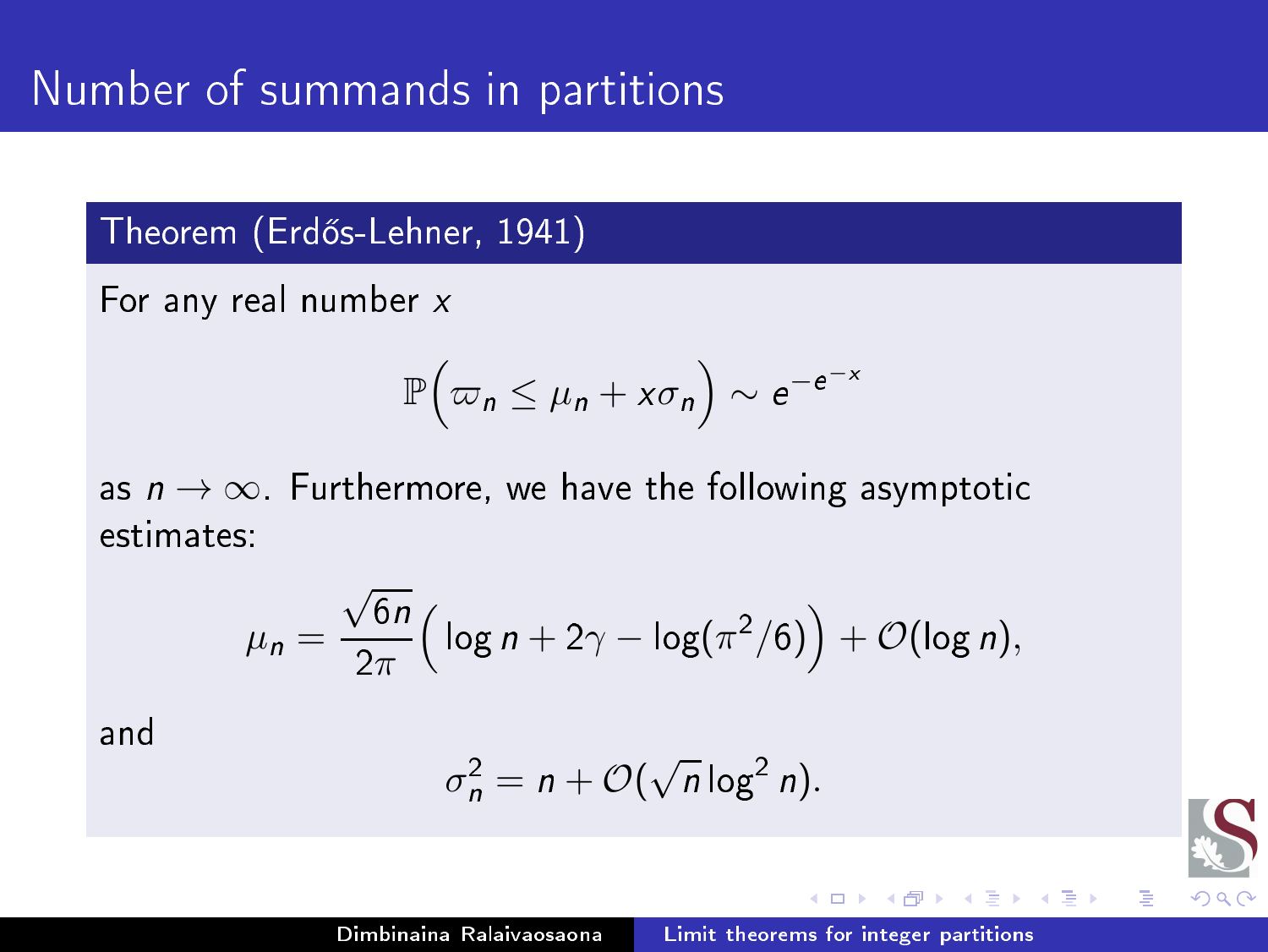# Number of summands in partitions

#### Theorem (Erd®s-Lehner, 1941)

for any real number  $x$  we have

$$
\mathbb{P}\left(\varpi_n^* \leq \mu_n^* + x\sigma_n^*\right) \sim \frac{1}{\sqrt{2\pi}} \int_{-\infty}^x e^{-t^2/2} dt, \tag{2}
$$

where  $\mu_n^*$  and  $\sigma_n^*$  are the mean and the standard deviation of  $\varpi_n^*$ respe
tively. Furthermore,

$$
\mu_n^* = \frac{2 \log 2}{\pi} \sqrt{3n} + \frac{3 \log 2}{\pi^2} - \frac{1}{4} + \mathcal{O}(n^{-1/2})
$$

and

$$
\sigma_n^{*2} = \left(\frac{\sqrt{3}}{\pi} - \frac{12\sqrt{3}\log^2 2}{\pi^3}\right)\sqrt{n} + \mathcal{O}(1)
$$

as  $n \to \infty$ .

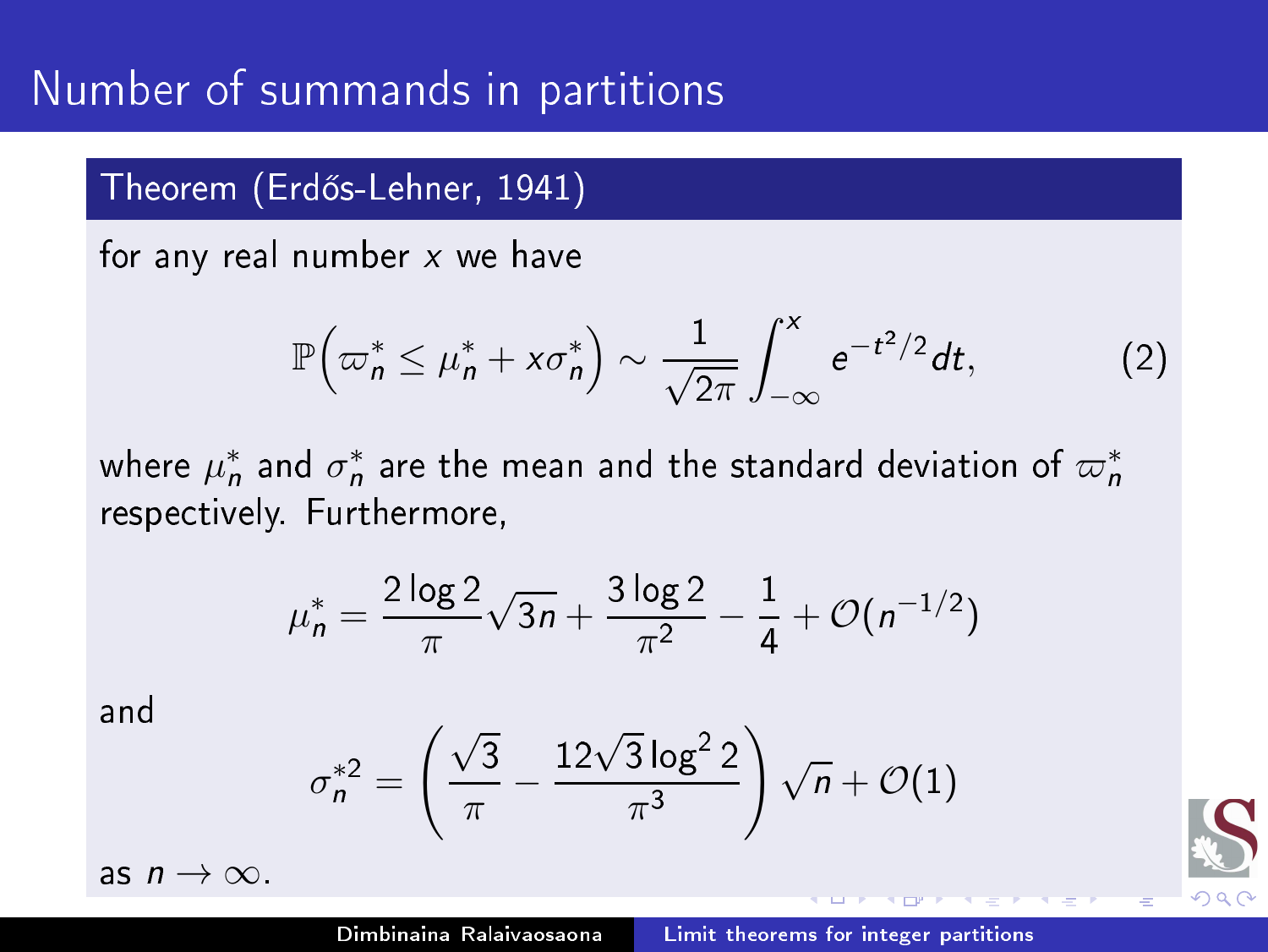For the unrestricted  $\lambda$ -partitions, central limit theorems have been given by Haselgrove and Temperley (1954), under ertain some technical conditions on  $\lambda$ . The results were later improved by Richmond and Lee.

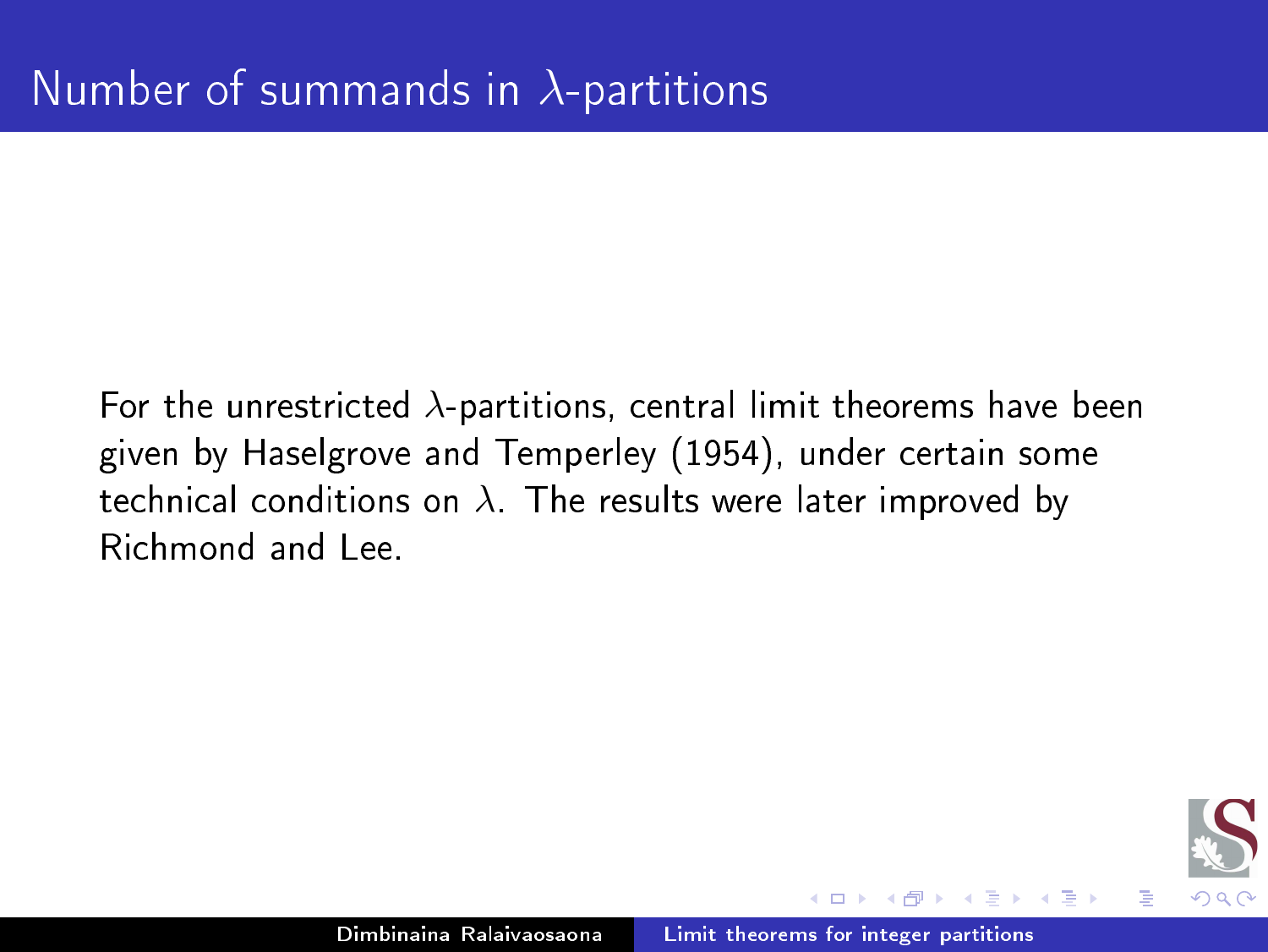For the restricted  $\lambda$ -partitions, the result by Hwang deserved to be mentioned, in which convergence to the Gaussian distribution is proved for  $\lambda$  satisfying the Meinardus scheme.

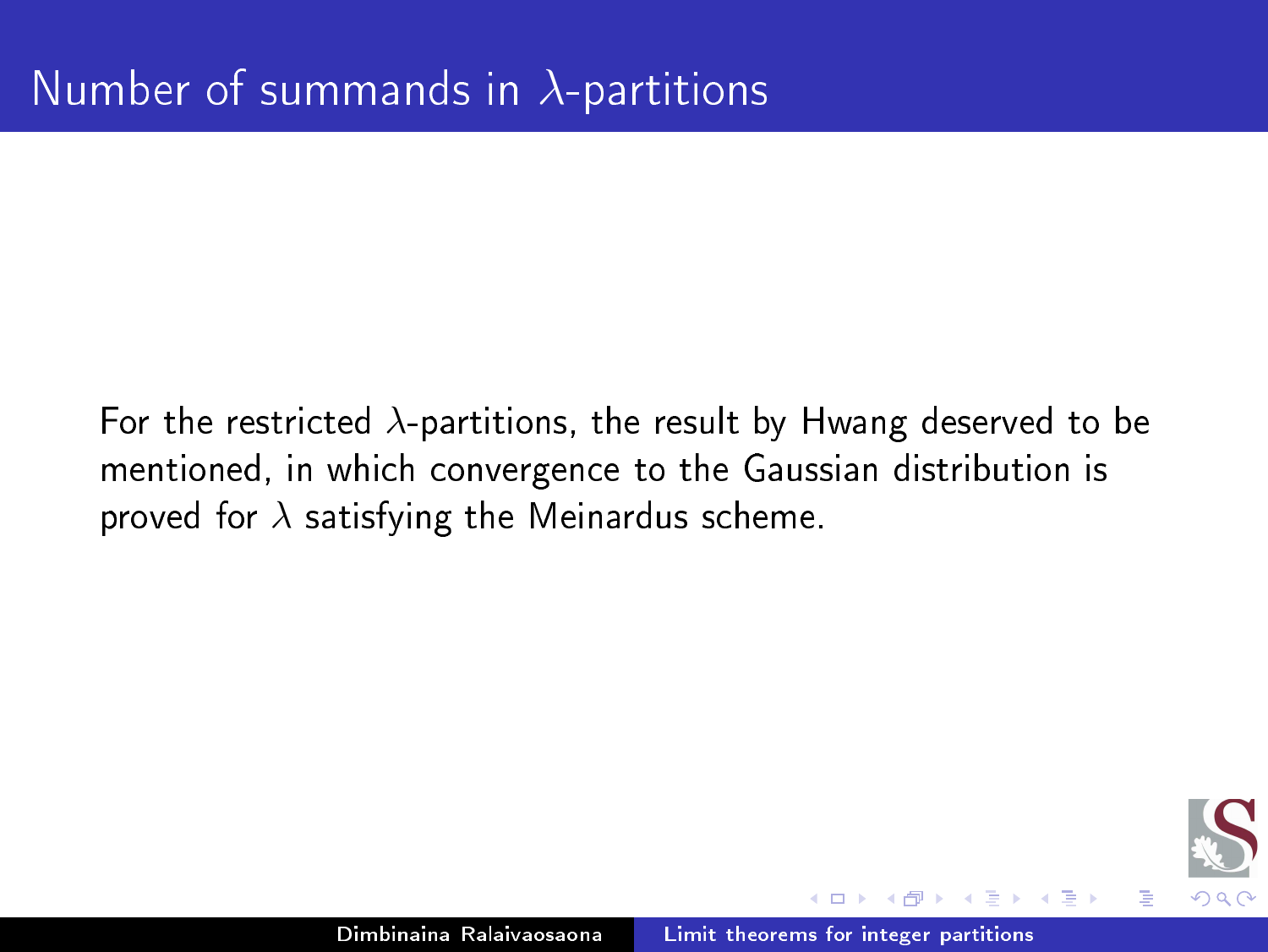Let  $\lambda$  be a non-decreasing and unbounded sequence of positive integers, and consider the Dirichlet series:

$$
D(s)=\sum_{\lambda}\frac{1}{\lambda^{s}}.
$$

We say that a sequence  $\lambda$  satisfies the Meinardus scheme if the following three conditions are satisfied:

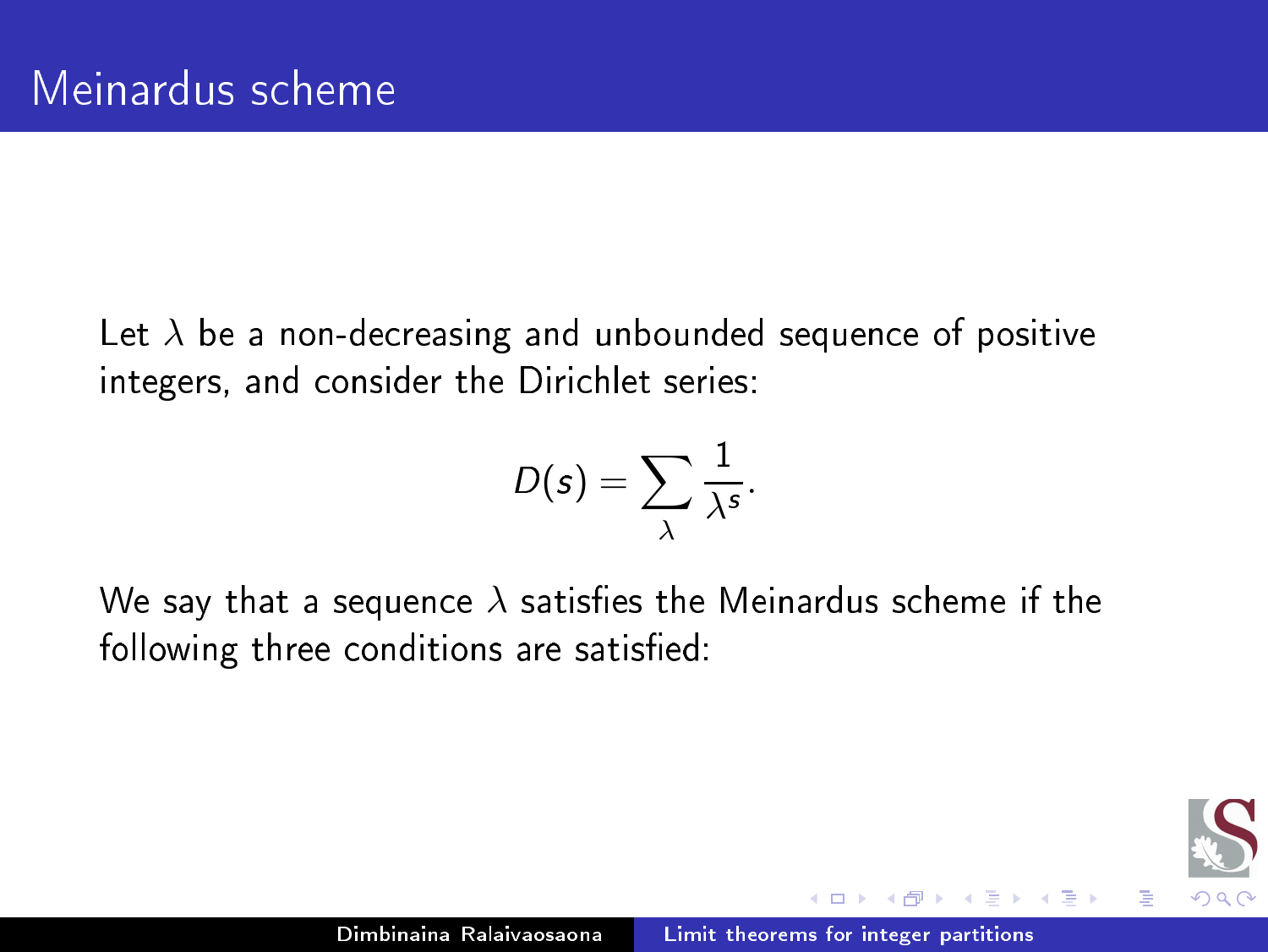# Meinardus scheme

 $(M1)$  The Dirichlet series  $D(s)$  converges in the half-plane  $\text{Re}(s) > \alpha > 0$ , and can be analytically continued into the half-plane Re(s)  $\geq -\alpha_0$  for some  $\alpha_0 > 0$ . For Re(s)  $\geq -\alpha_0$ ,  $D(s)$  is analytic except for a simple pole at  $s = \alpha$  with residue A.

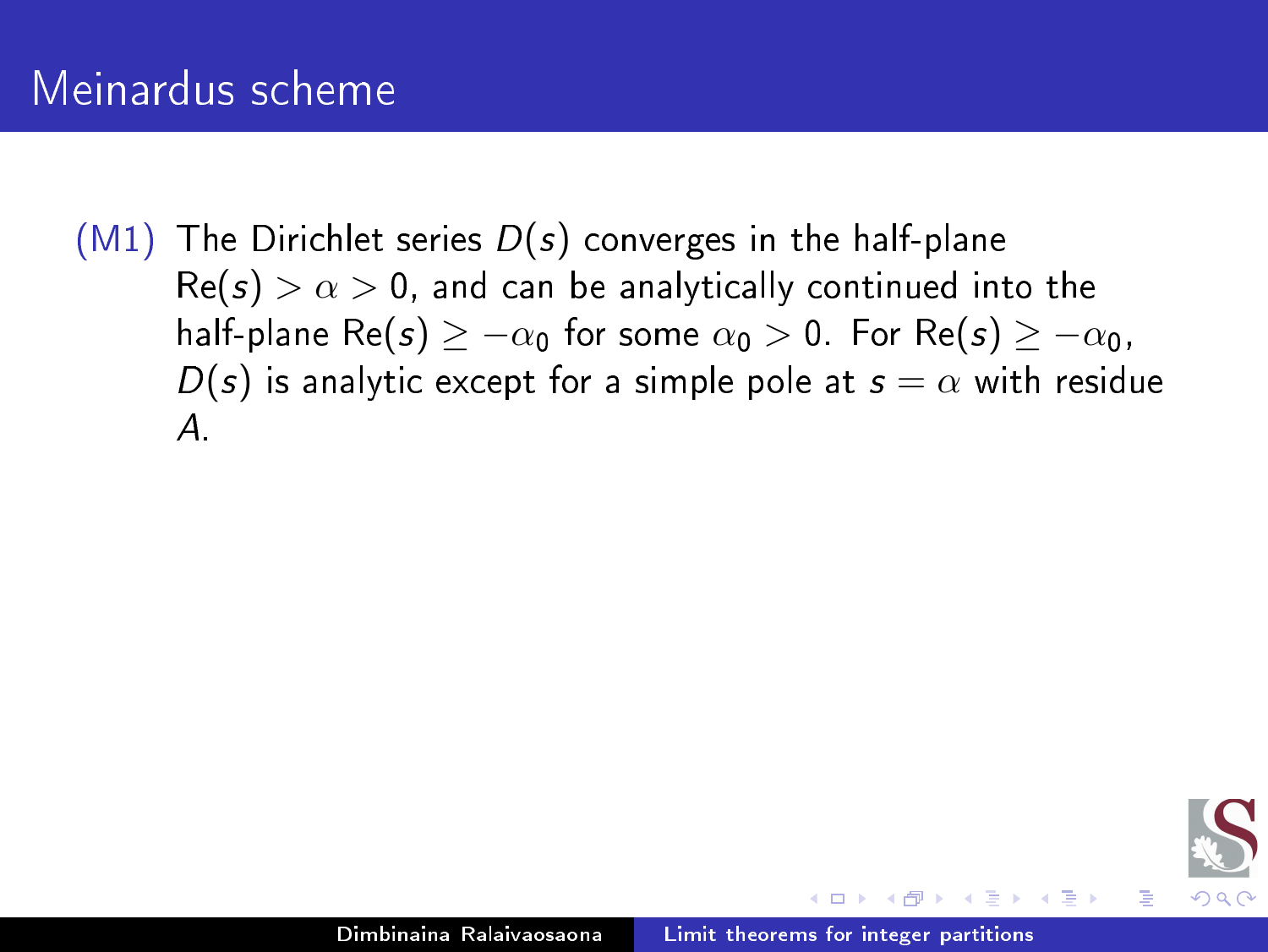# Meinardus scheme

- $(M1)$  The Dirichlet series  $D(s)$  converges in the half-plane  $\text{Re}(s) > \alpha > 0$ , and can be analytically continued into the half-plane Re(s)  $\geq -\alpha_0$  for some  $\alpha_0 > 0$ . For Re(s)  $\geq -\alpha_0$ ,  $D(s)$  is analytic except for a simple pole at  $s = \alpha$  with residue A.
- (M2) There is a constant  $c > 0$  such that  $D(s) \ll |t|^c$  uniformly for  $\text{Re}(s) > -\alpha_0$  as  $|\text{Im}(s)| = |t| \rightarrow \infty$ .

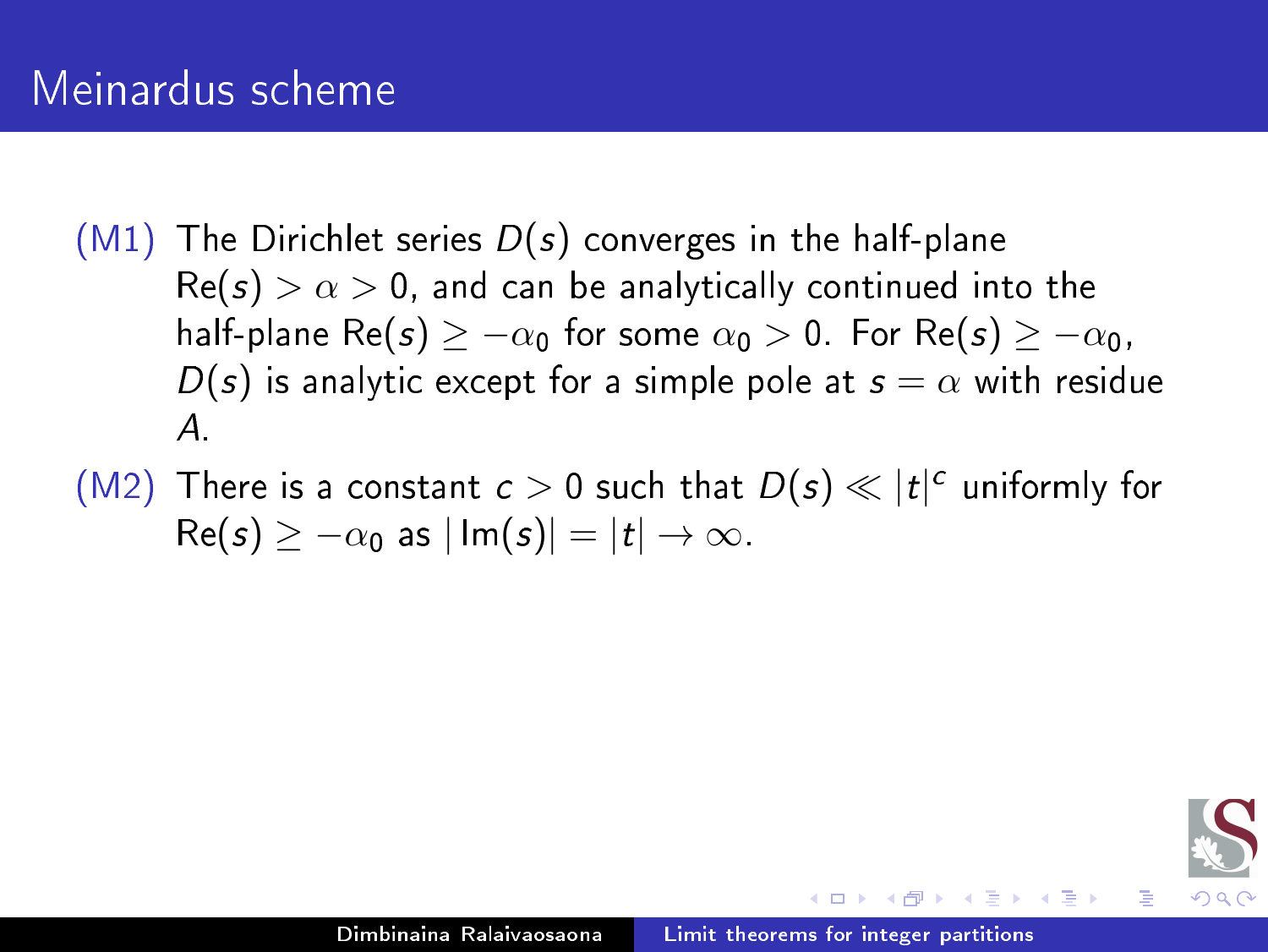# Meinardus scheme

- $(M1)$  The Dirichlet series  $D(s)$  converges in the half-plane  $\text{Re}(s) > \alpha > 0$ , and can be analytically continued into the half-plane Re(s)  $\geq -\alpha_0$  for some  $\alpha_0 > 0$ . For Re(s)  $\geq -\alpha_0$ ,  $D(s)$  is analytic except for a simple pole at  $s = \alpha$  with residue A.
- (M2) There is a constant  $c > 0$  such that  $D(s) \ll |t|^c$  uniformly for  $\text{Re}(s) > -\alpha_0$  as  $|\text{Im}(s)| = |t| \rightarrow \infty$ . (M3) Let  $\chi(\tau) = \sum_{\lambda} e^{-\lambda \tau}$ , where  $\tau = r + iy$  with  $r > 0$ . Then

$$
\chi(r)-\mathsf{Re}(\chi(\tau))\gg\Big(\log\frac{1}{r}\Big)^2
$$

uniformly for  $r^{1+\frac{\alpha}{2}} \leq |y| \leq \pi$  as  $r \to 0$ .



目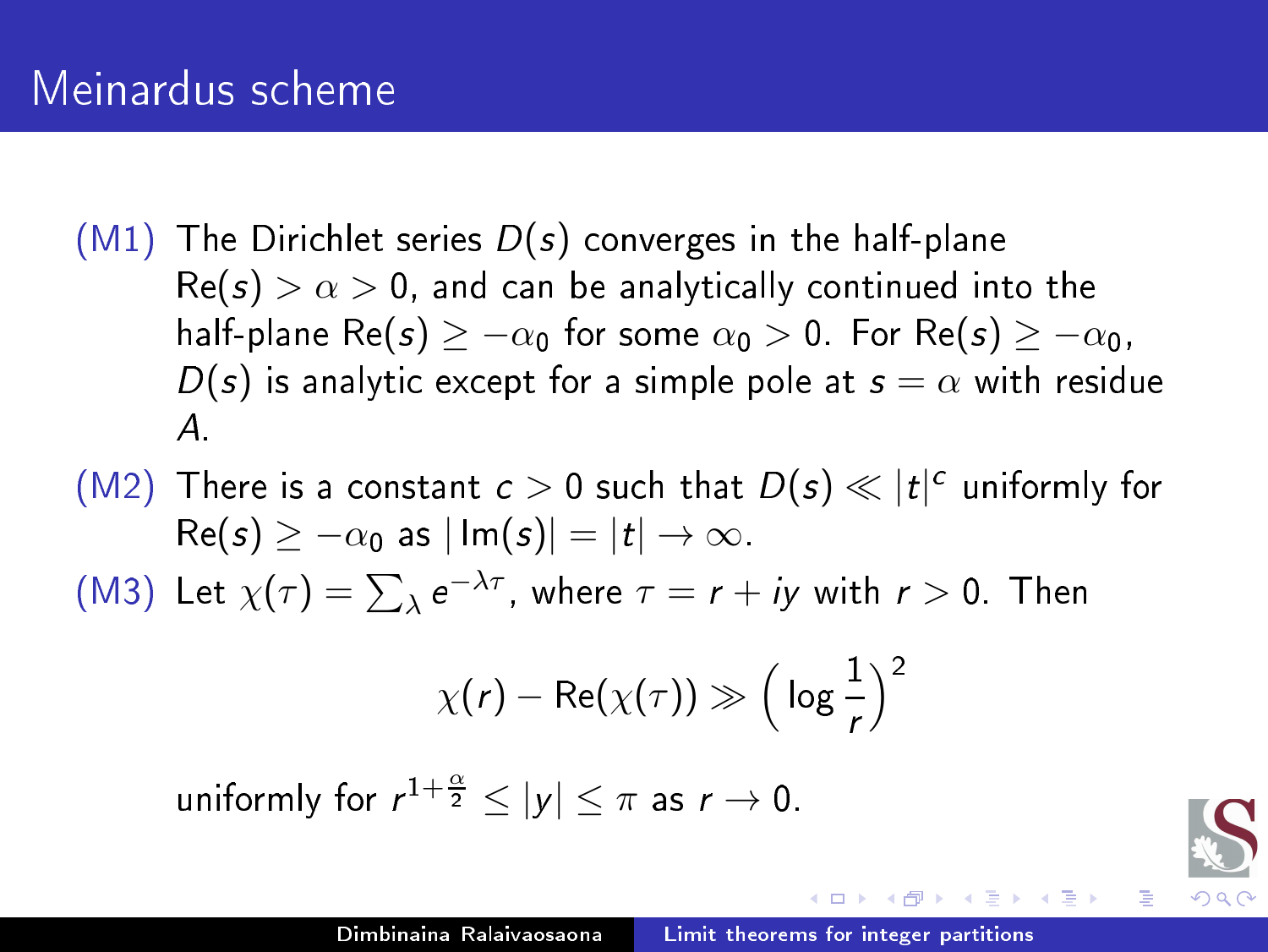## The sequen
e of prime number does not satisfy the Meinardus scheme!



后

 $\mathbf{p}_\mathrm{c}$ Ε  $\rightarrow$ 

∍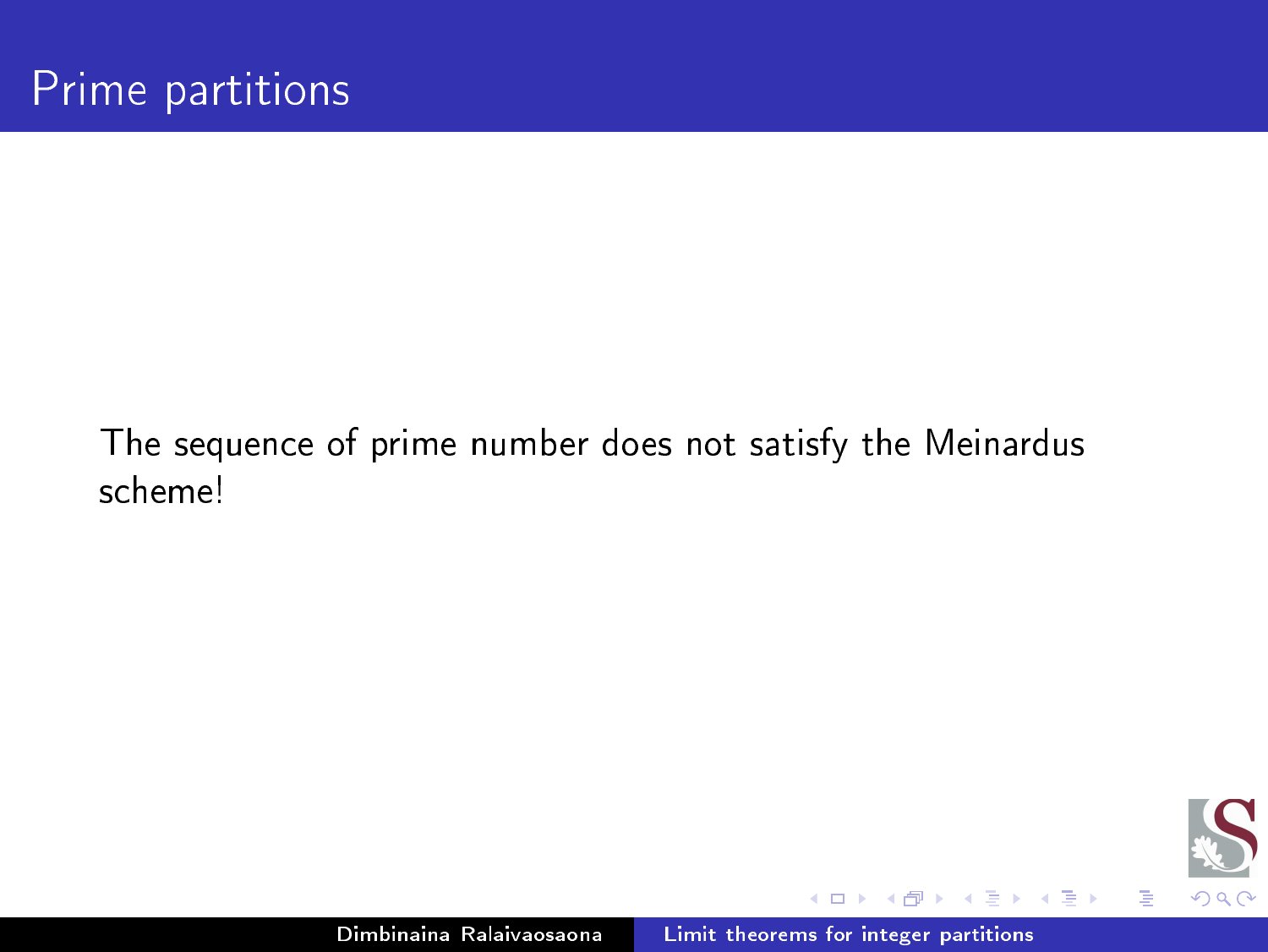The number of summands in a random restricted partition of  $n$  into distinct primes is asymptotically normally distributed with mean and varian
e satisfying the following asymptoti formulas:

$$
\mu_n = \frac{2\log 2}{\pi} \sqrt{\frac{6n}{\log n}} \Big( 1 - \frac{\log \log n}{2 \log n} + \mathcal{O}\Big(\frac{1}{\log n}\Big) \Big)
$$

and

$$
\sigma_n^2 = \frac{\sqrt{6}}{\pi} \left( 1 - \frac{12 \log^2 2}{\pi^2} \right) \sqrt{\frac{n}{\log n}} \left( 1 - \frac{\log \log n}{2 \log n} + \mathcal{O} \left( \frac{1}{\log n} \right) \right)
$$

respectively as  $n \to \infty$ .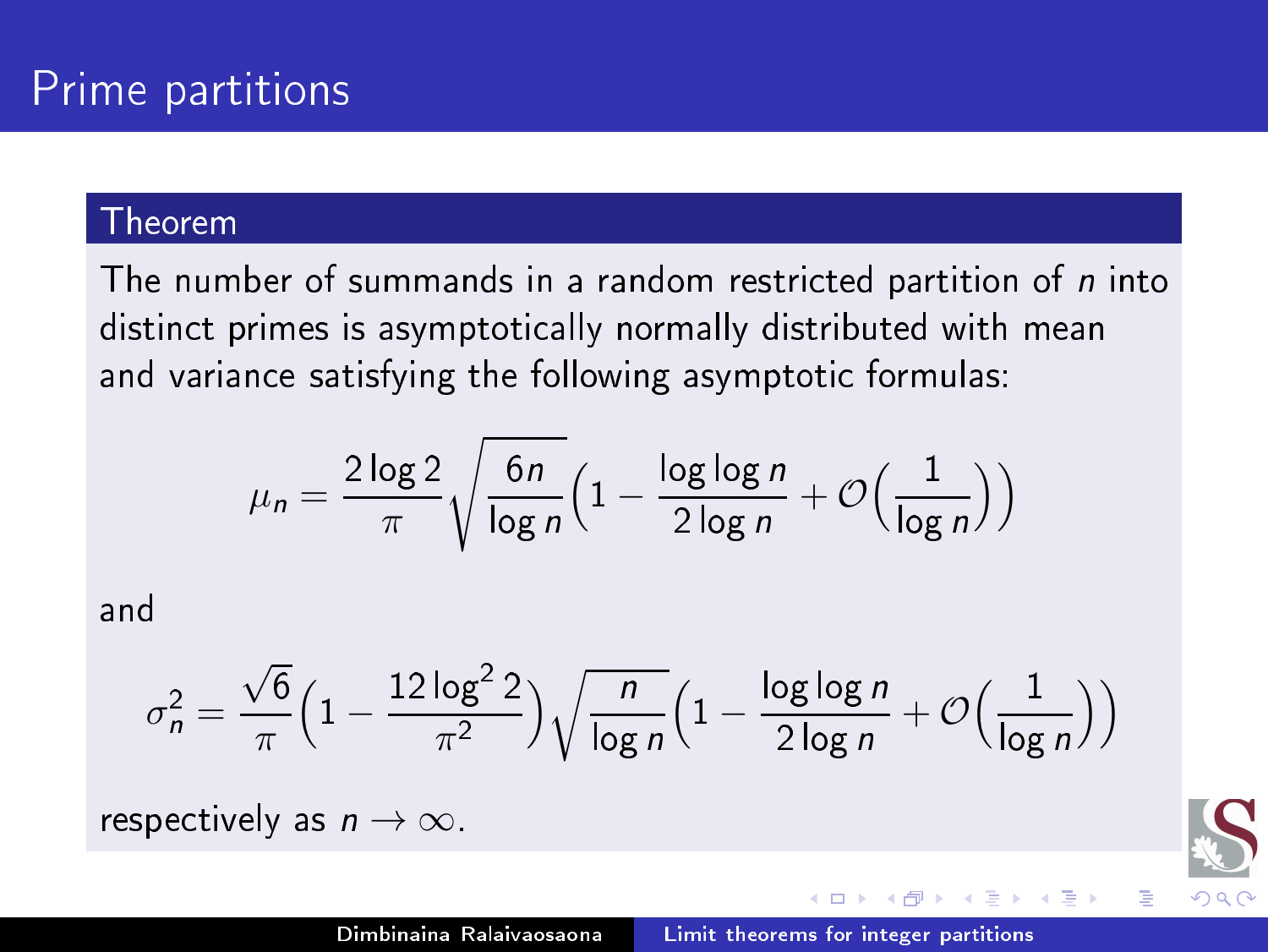

For n=2012 we have the following histogram:

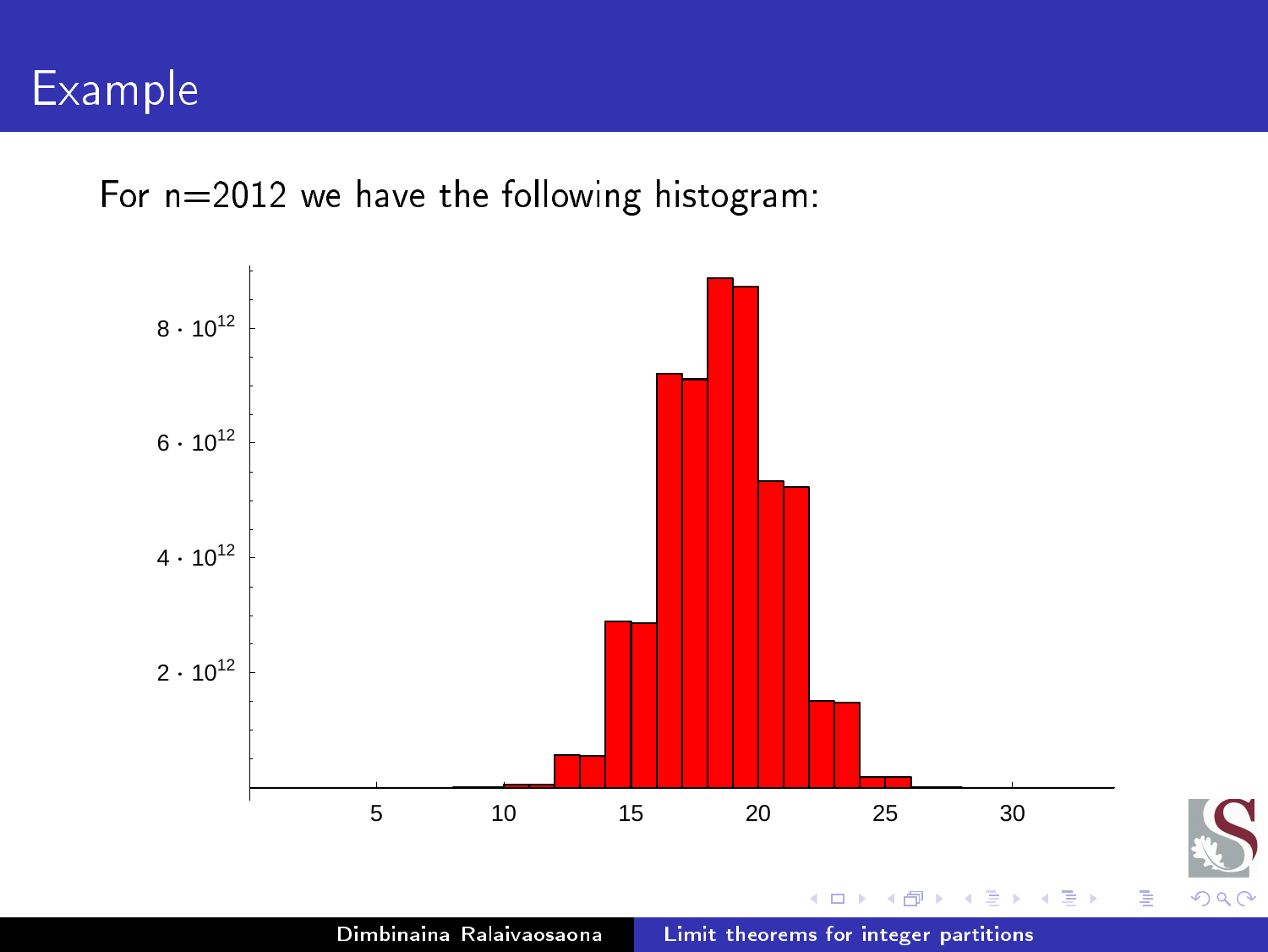## Consider the bivariate generating function

$$
Q(u,z)=\prod_p(1+uz^p)=1+\sum_{n>1}Q_n(u)z^n
$$

where

$$
Q_n(u)=\sum_{k=0}^n q_n(k)u^k
$$

and  $q_n(k)$  is the number of partition of *n* into *k* distinct primes.



目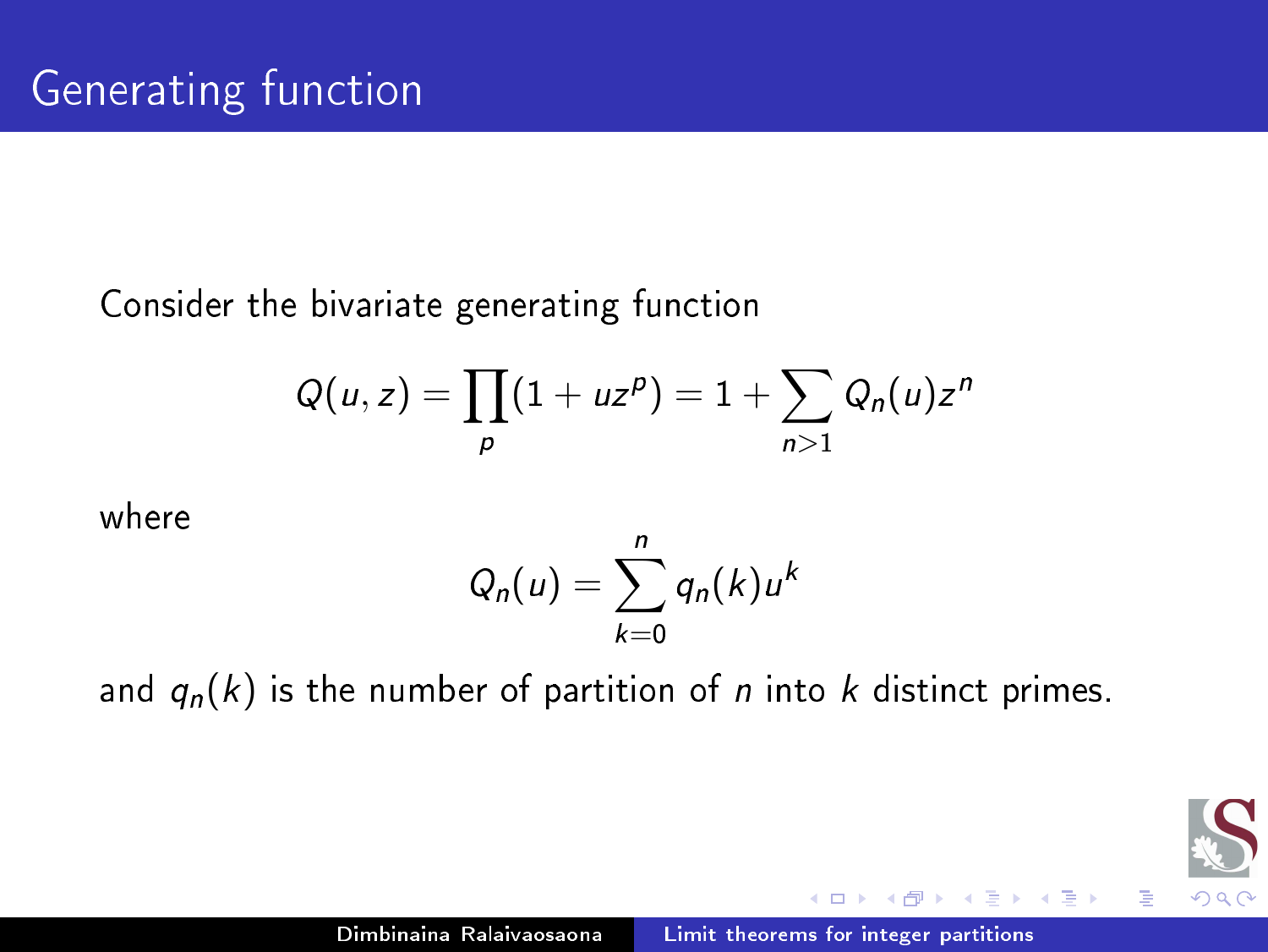Then, we have the probability generating function for  $\varpi_n$  (number of summands in a random restricted prime partition):

$$
\frac{Q_n(u)}{Q_n(1)} = \mathbb{E}(u^{\varpi_n}).
$$

We also have the mean and variance:

$$
\mu_n = \frac{\partial}{\partial u} \mathbb{E}(u^{\varpi_n})\Big|_{u=1},
$$

and

$$
\sigma_n^2 = \frac{\partial^2}{\partial^2 u} \mathbb{E}(u^{\varpi_n})\Big|_{u=1} + \mu_n - \mu_n^2.
$$

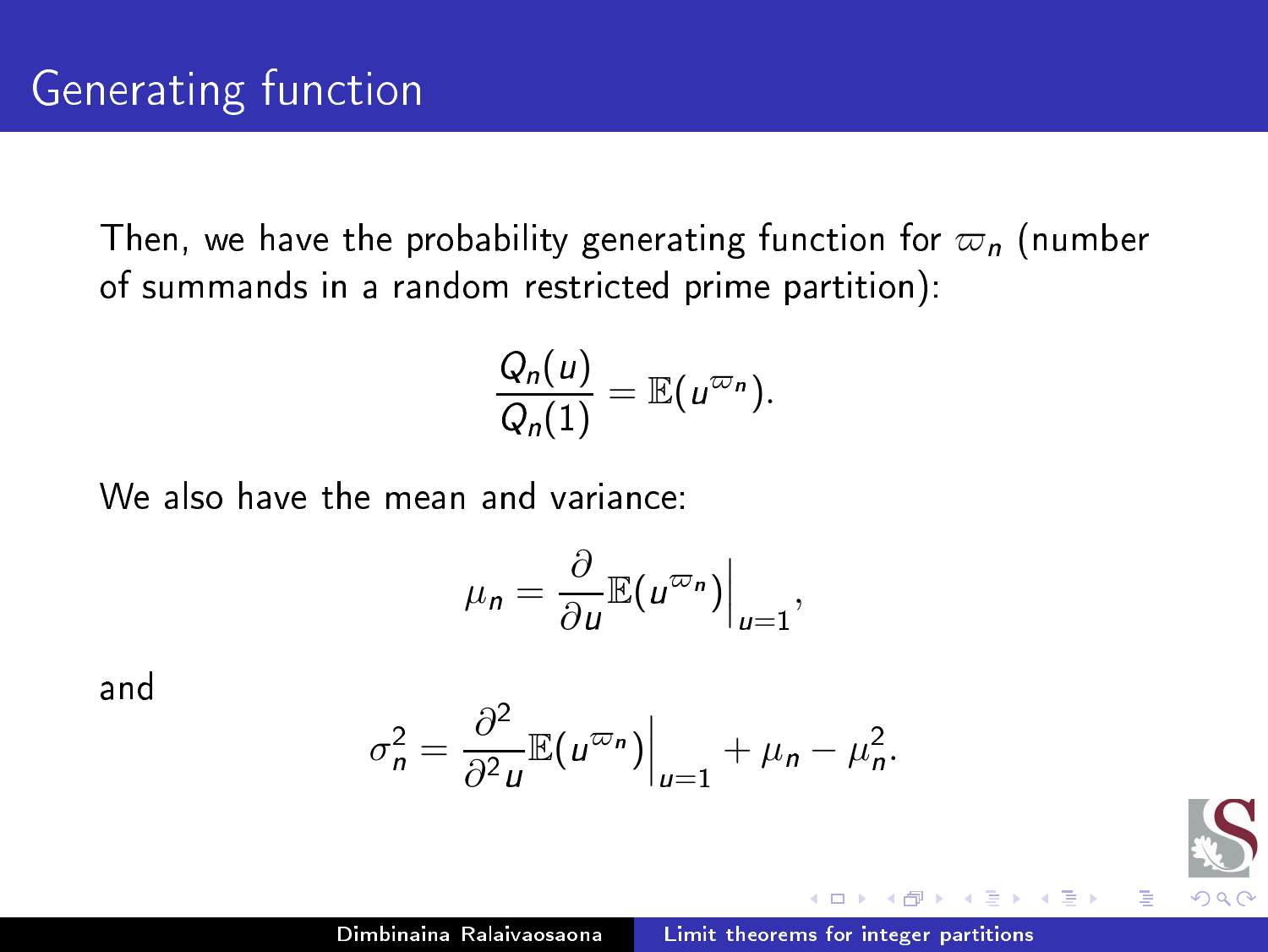We have

$$
Q_n(u)=\frac{1}{2\pi i}\oint_{|z|=e^{-r}}Q(u,z)\frac{dz}{z^{n+1}},
$$

which is the same as

$$
Q_n(u)=\frac{e^{nr}}{2\pi}\int_{-\pi}^{\pi}\exp(int+f(u,r+it))dt,
$$

for any  $r > 0$ , where

$$
f(u,\tau)=\log Q(u,e^{-\tau}).
$$



后

Ε ×

э D.

 $\sim$   $\sim$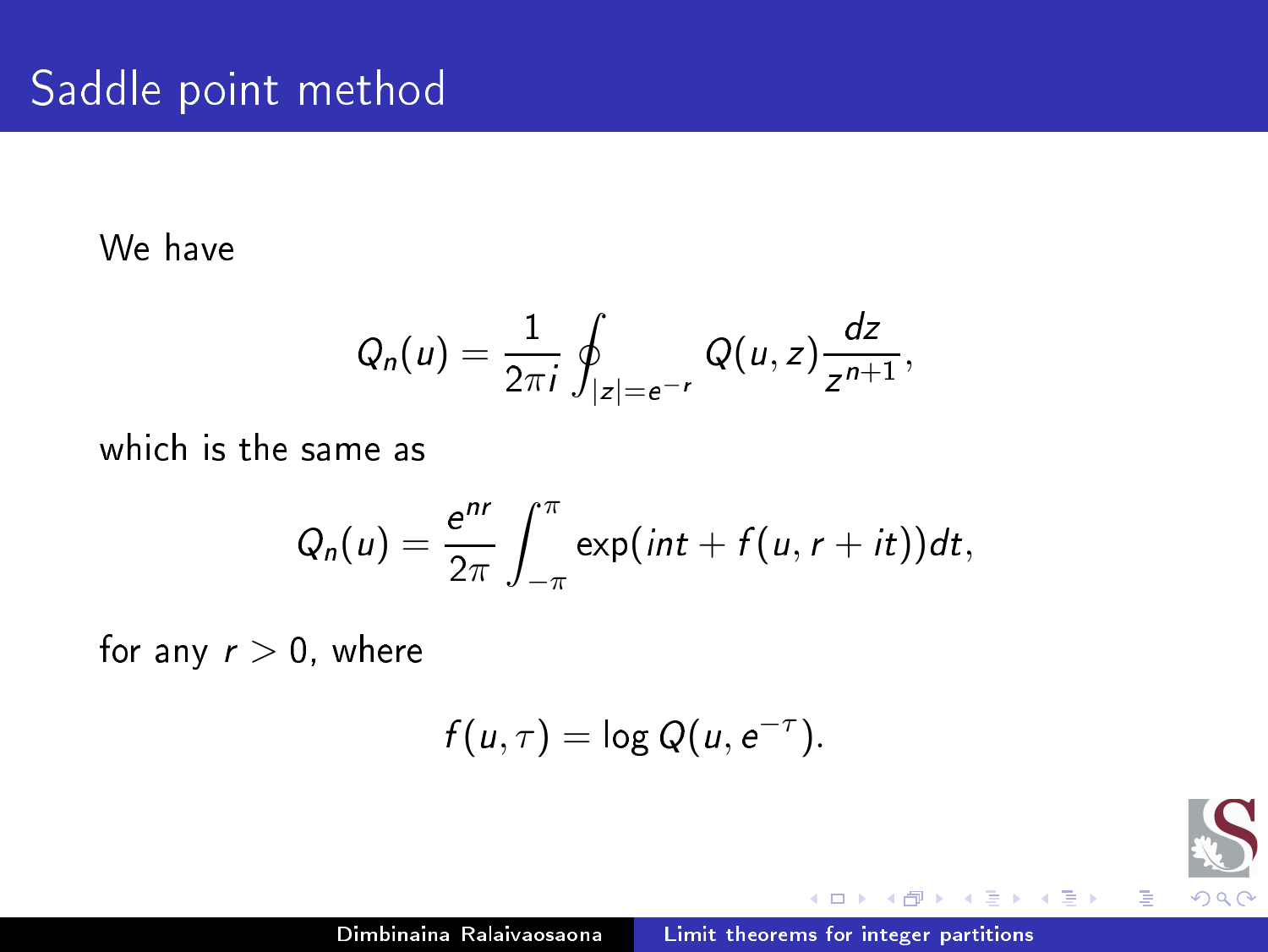The following asymptotic formula holds for the coefficient of  $Z^+$  in  $Q(u, z)$ :

$$
Q_n(u)=\frac{1}{\sqrt{2\pi f''(u,r)}}e^{nr+f(u,r)}\left(1+O\left(n^{-1/7}\right)\right).
$$

uniformly in u, as  $n \to \infty$ . Here,  $r = r(u, n)$  is now the unique positive solution of the equation

$$
n=\sum_{p}\frac{pue^{-pr}}{1+ue^{-pr}}.
$$

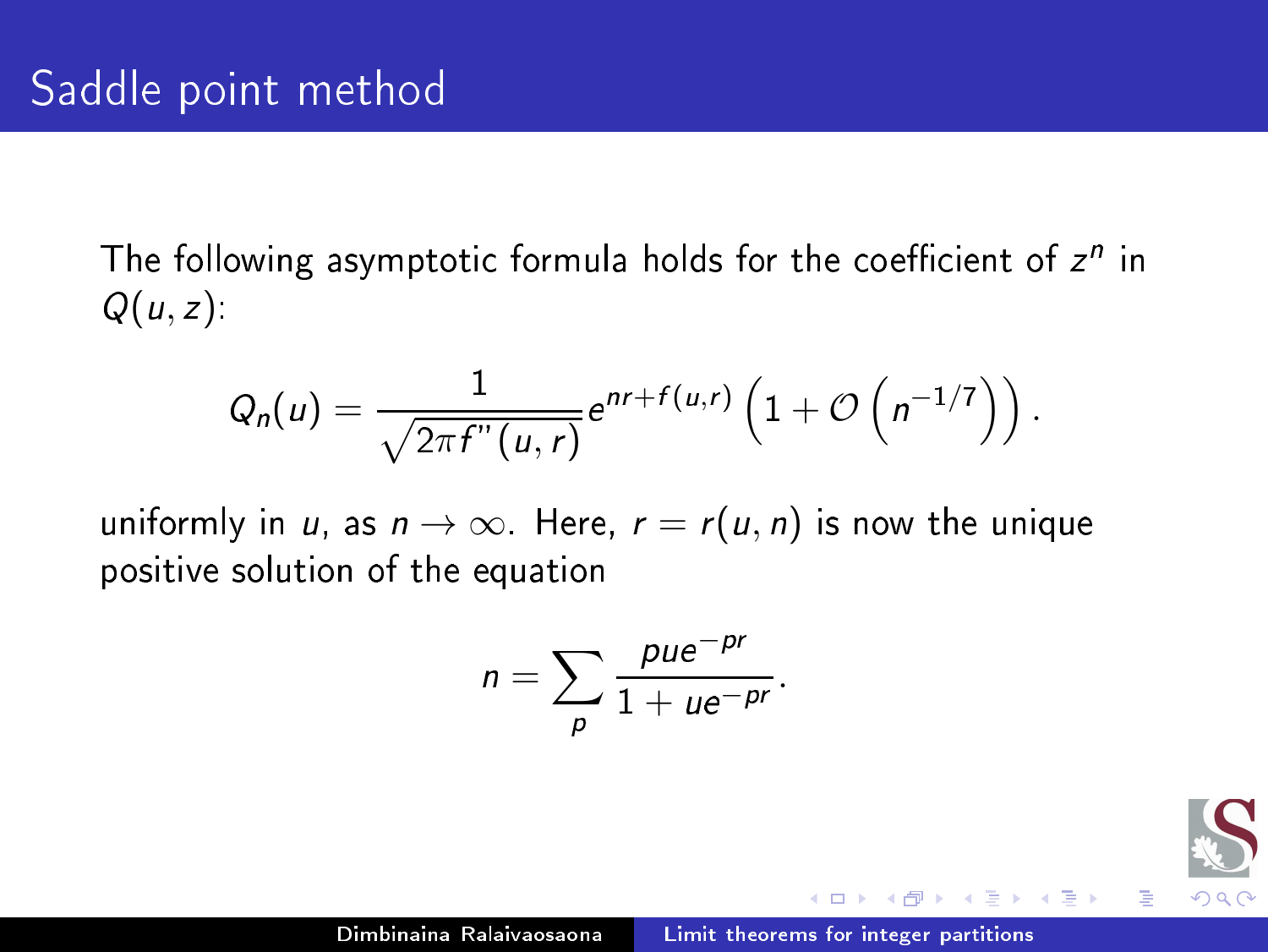Then we have,

$$
\frac{Q_n(u)}{Q_n(1)} = \exp\Big(n(r-r_0) + f(u,r) - f(1,r_0)\Big)\Big(1 + \mathcal{O}\Big(n^{-1/7}\Big)\Big).
$$

where  $r_0$  satisfies the equation

$$
n = \sum_{p} \frac{p e^{-p r_0}}{1 + e^{-p r_0}}.
$$



目

-b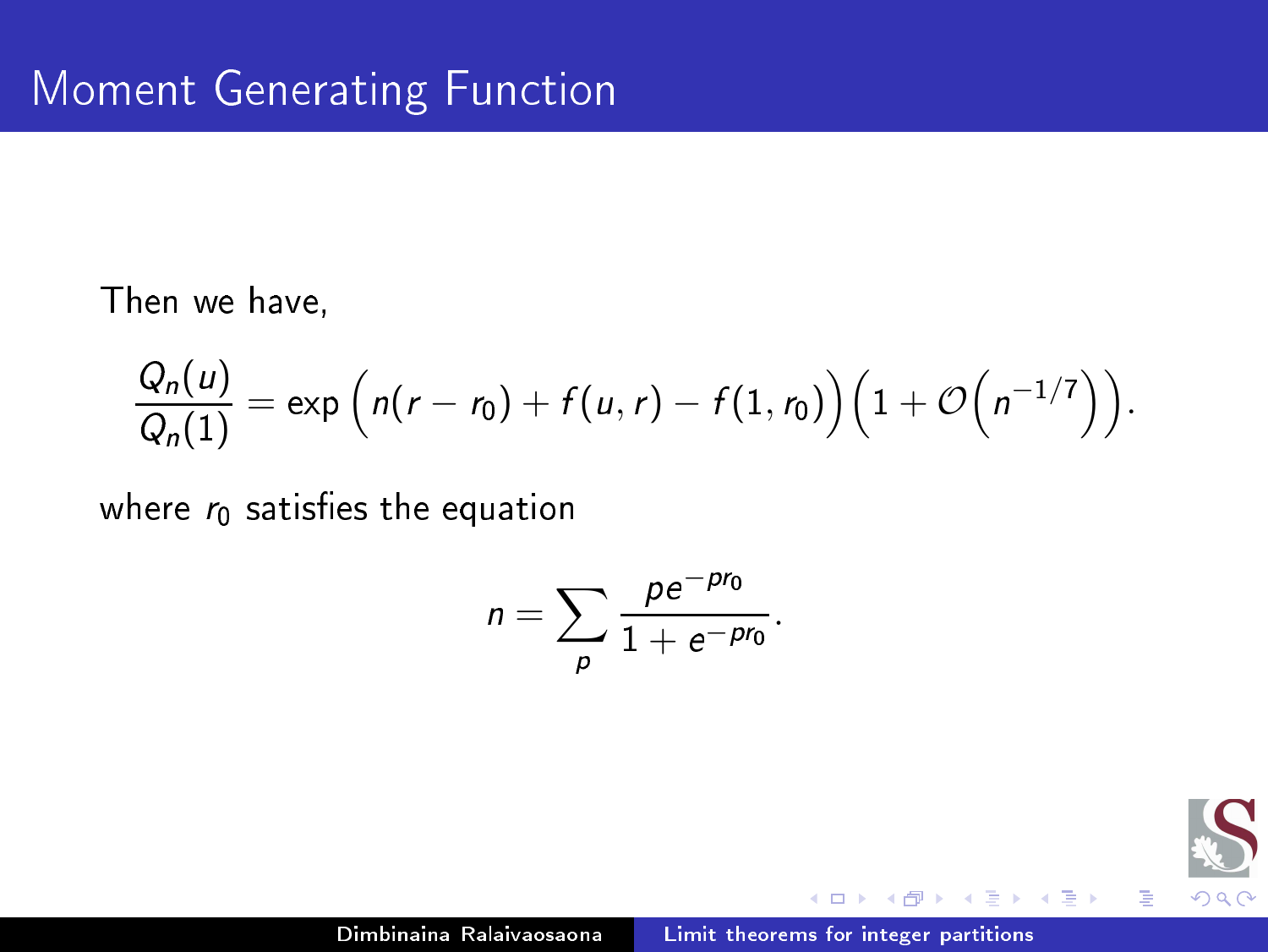The moment generating function of the random variable  $\varpi_n$  can be written as a function of  $Q_n(u)$  as follow

$$
M_n(t) = \mathbb{E}(e^{(\varpi_n - \mu_n)t/\sigma_n})
$$
  
=  $\exp\left(\frac{-\mu_n t}{\sigma_n}\right) \frac{Q_n(e^{t/\sigma_n})}{Q_n(1)}$ .

We need to expand this around  $t = 0$ .

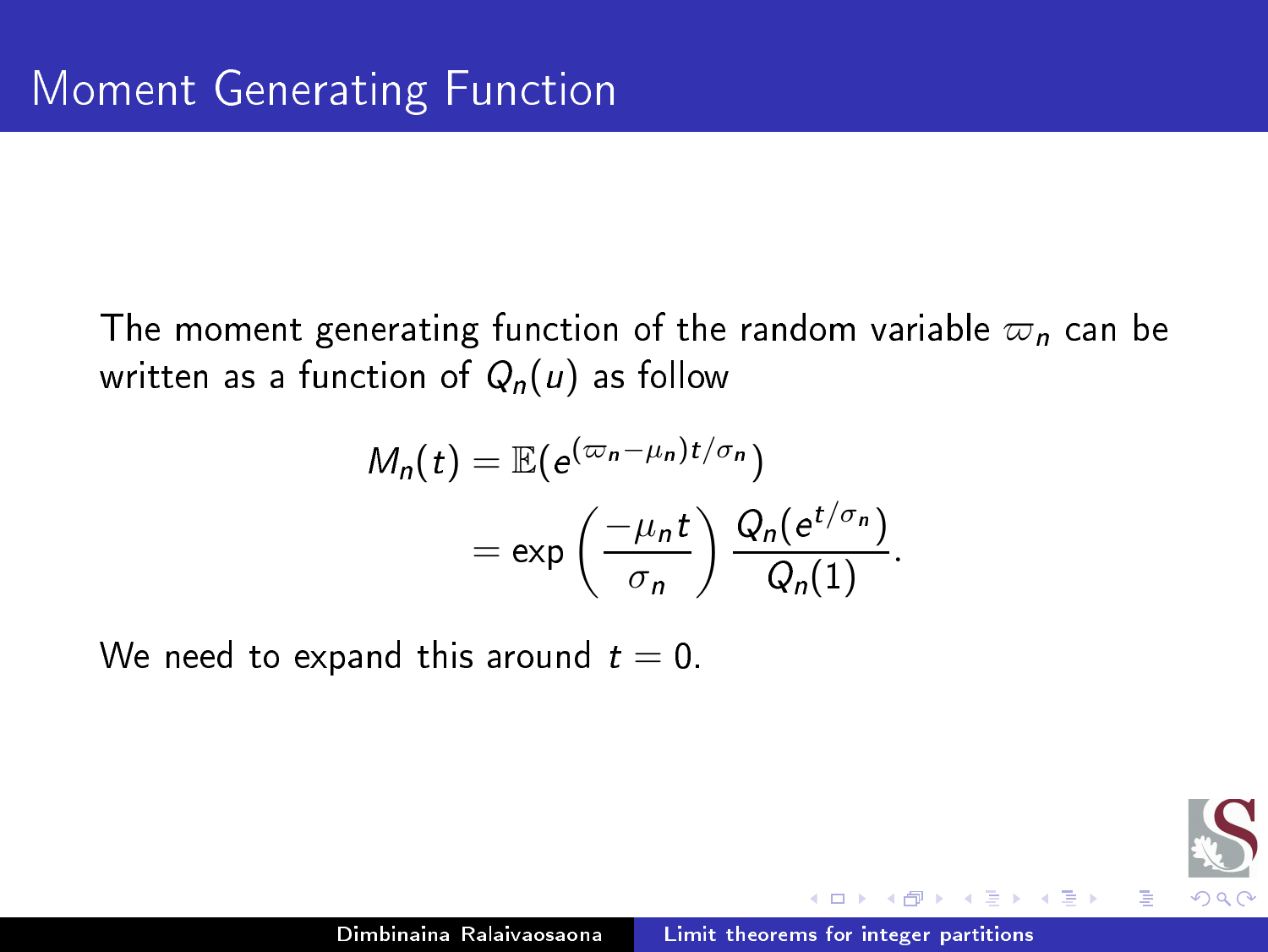Finally, we have the expression of the moment generating function

$$
M_n(t) = \exp\left(\frac{t^2}{2} + O(n^{-2/7})\right)
$$

for a bounded  $t$ .



Ξ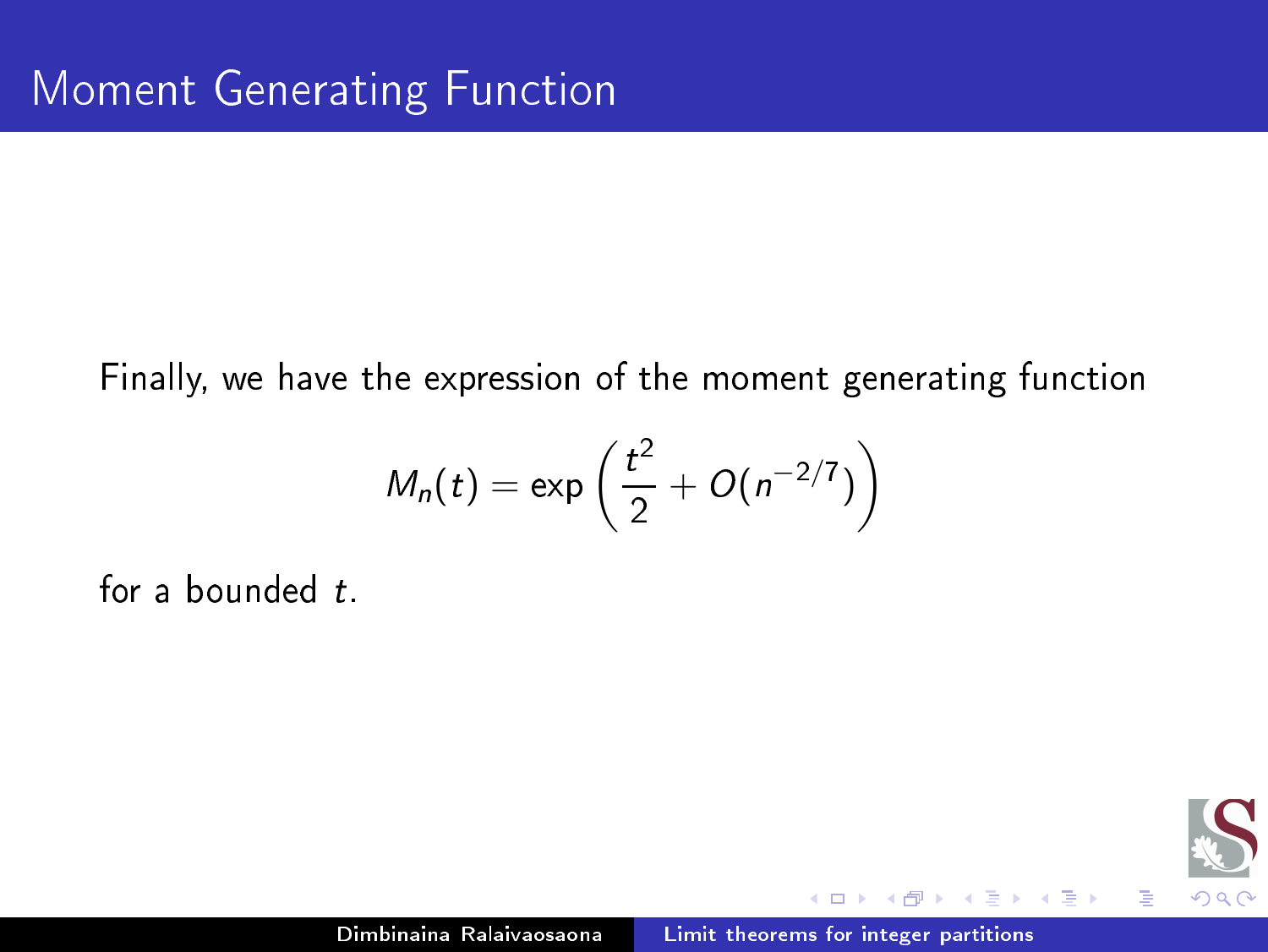We consider partitions of a positive integer  $n$  such that the multiplicity of each summand is less than a given number d.



Ξ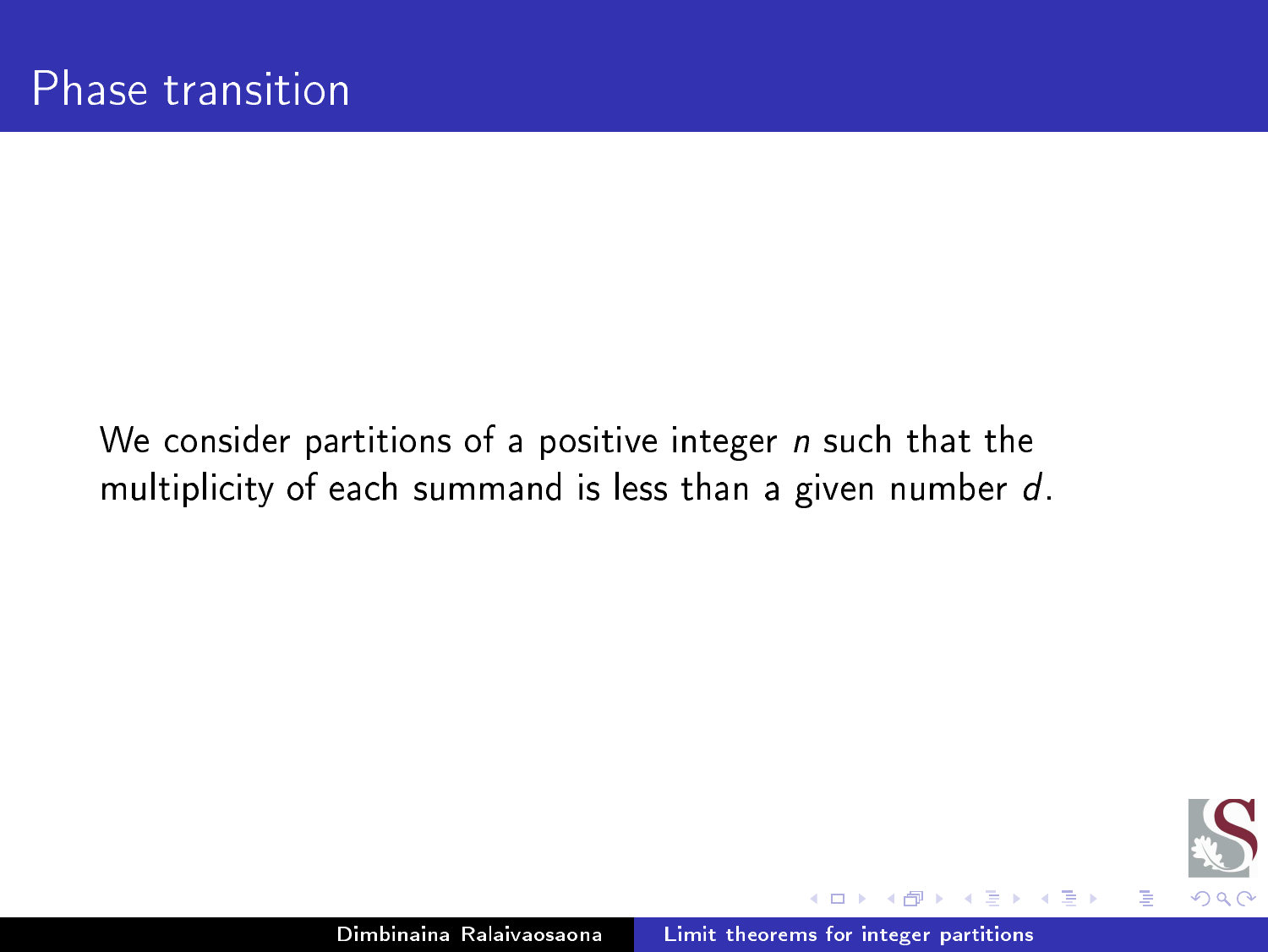## Theorem (Mutaf
hiev, 2005)

If  $d \sim \alpha \sqrt{n}$  then among all partitions of  $n$  the set of partitions with no parts of multiplicity greater than  $d$  has a positive density asymptotically equal to

$$
\prod_{\lambda} (1-e^{-\alpha \lambda})^{-1}.
$$



目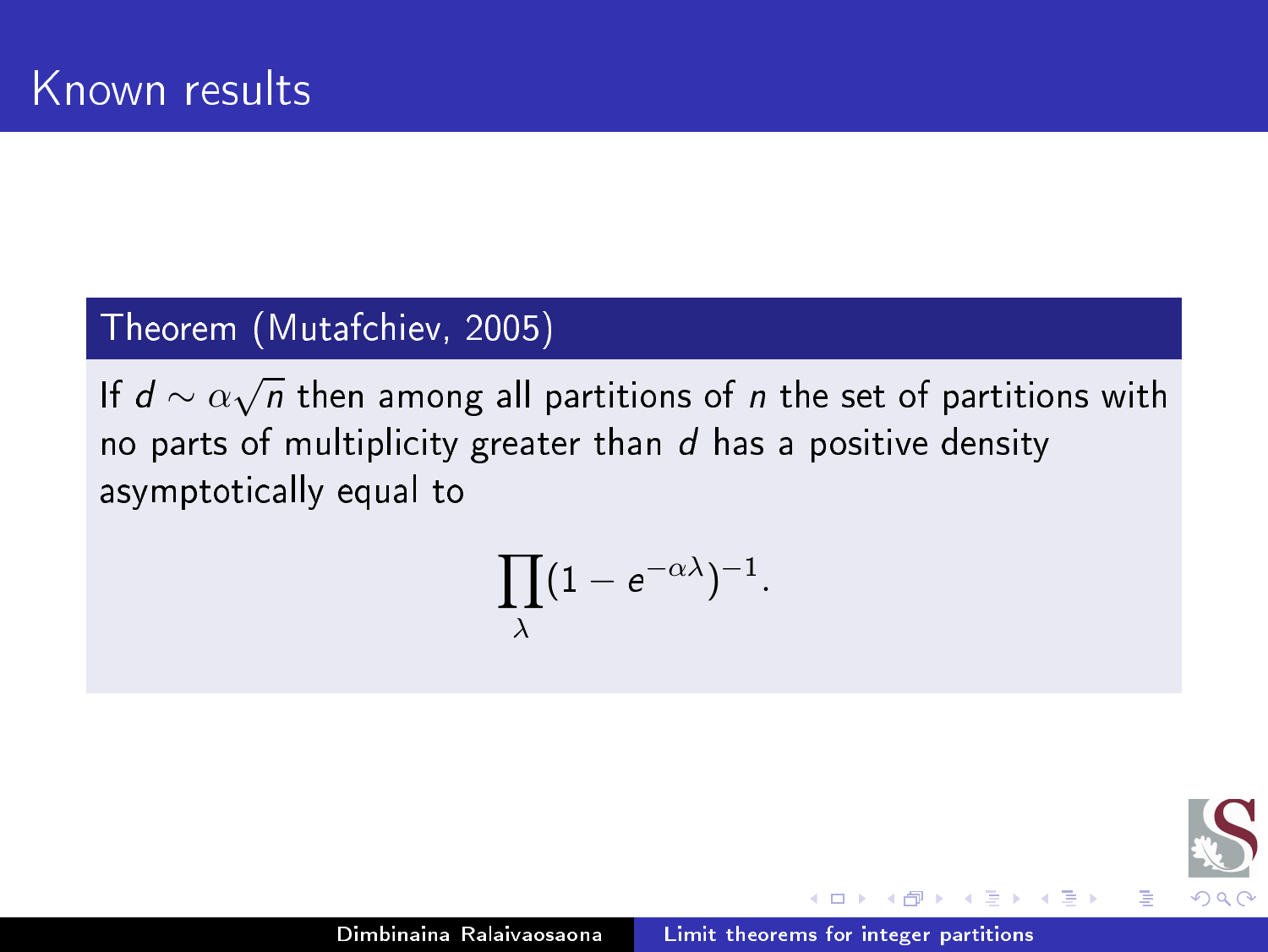Let  $S_{d,n}$  be the set of partitions of an integer *n* with no parts of multiplicity greater than  $d$  (d may be a function of n) and assume that all partitions in  $S_{d,n}$  are equally likely. Then we have the following behaviour for the limit distribution of the number of summands in a random partition:

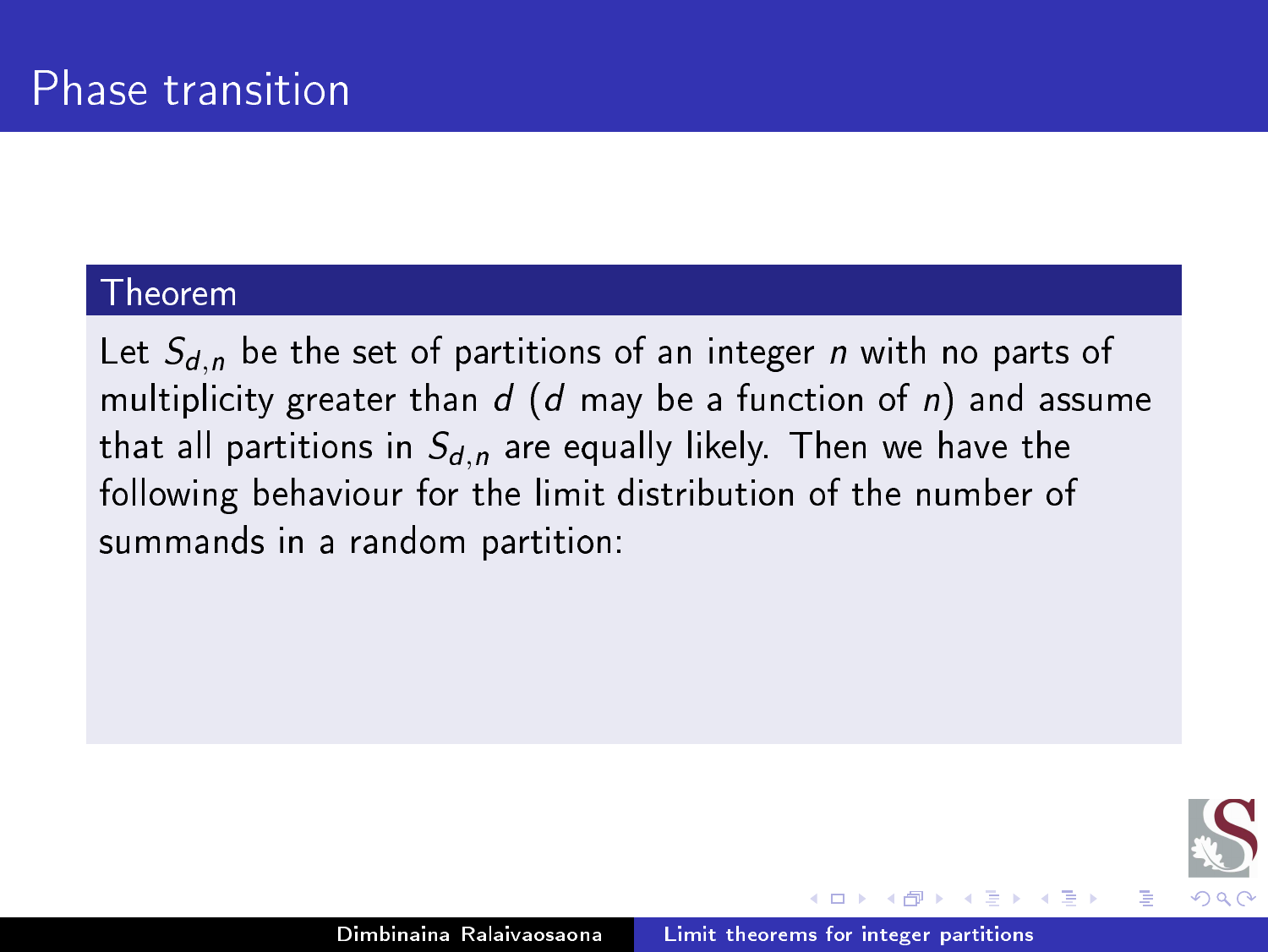Let  $S_{d,n}$  be the set of partitions of an integer *n* with no parts of multiplicity greater than  $d$  (d may be a function of n) and assume that all partitions in  $S_{d,n}$  are equally likely. Then we have the following behaviour for the limit distribution of the number of summands in a random partition:

if  $d = o(\sqrt{n})$  then it is asymptotically Gaussian,

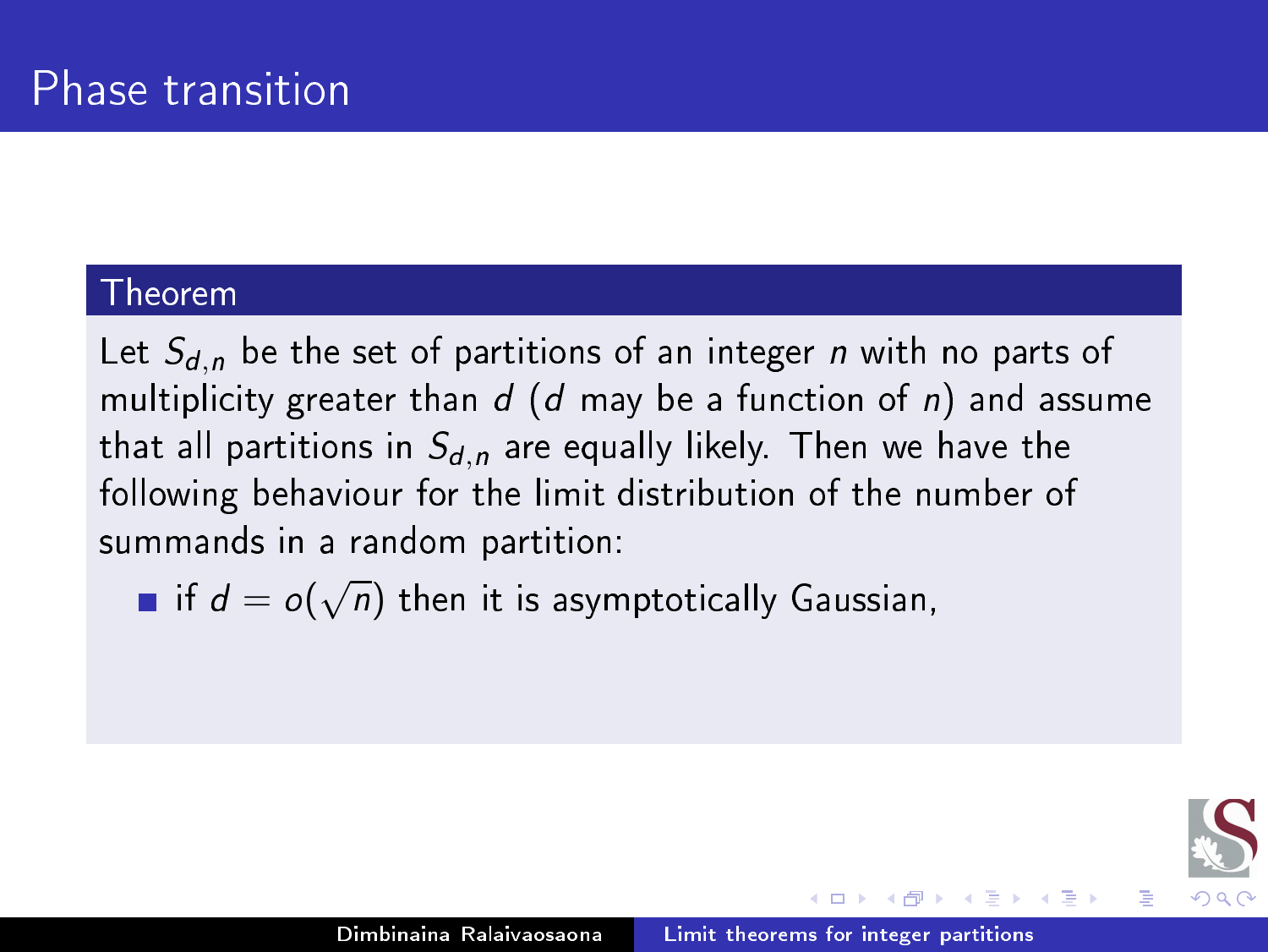Let  $S_{d,n}$  be the set of partitions of an integer *n* with no parts of multiplicity greater than  $d$  (d may be a function of n) and assume that all partitions in  $S_{d,n}$  are equally likely. Then we have the following behaviour for the limit distribution of the number of summands in a random partition:

- if  $d = o(\sqrt{n})$  then it is asymptotically Gaussian,
- if  $dn^{-1/2}$  is unbounded then the distribution is asymptotically Gumbel. Gumbel,

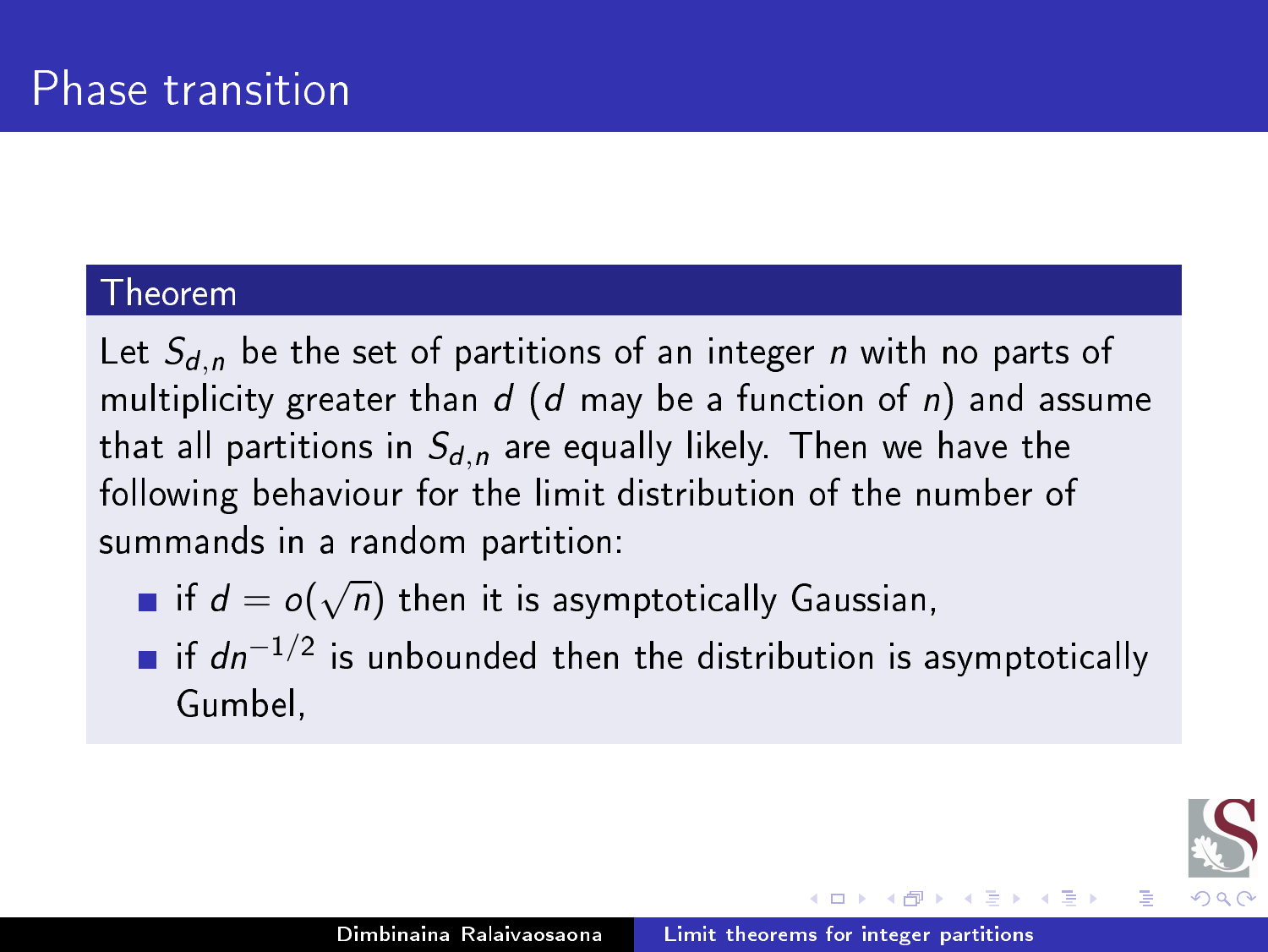If  $d \sim b\sqrt{n}$  where *b* is a positive constant, then when normalized, the distribution of the number of summands converges to a distribution with moment generating function given by:

$$
M(x) = \prod_{\lambda} \frac{e^{-\frac{a}{\lambda}}}{1-\frac{a}{\lambda}} \prod_{\lambda} \left(\frac{1-e^{-(\lambda-a)\vartheta}}{1-e^{-\lambda\vartheta}}\right) e^{a\vartheta/(e^{\lambda\vartheta}-1)}
$$

where the product is taken over the set of positive integers, and

$$
a=\frac{x}{\sqrt{\frac{\pi^2}{6}-\kappa}},\ \vartheta=\frac{\pi}{\sqrt{6}}b,\ \text{and}\ \kappa=\sum_{\lambda}\frac{\vartheta^2e^{-\lambda\vartheta}}{(1-e^{-\lambda\vartheta})^2}.
$$

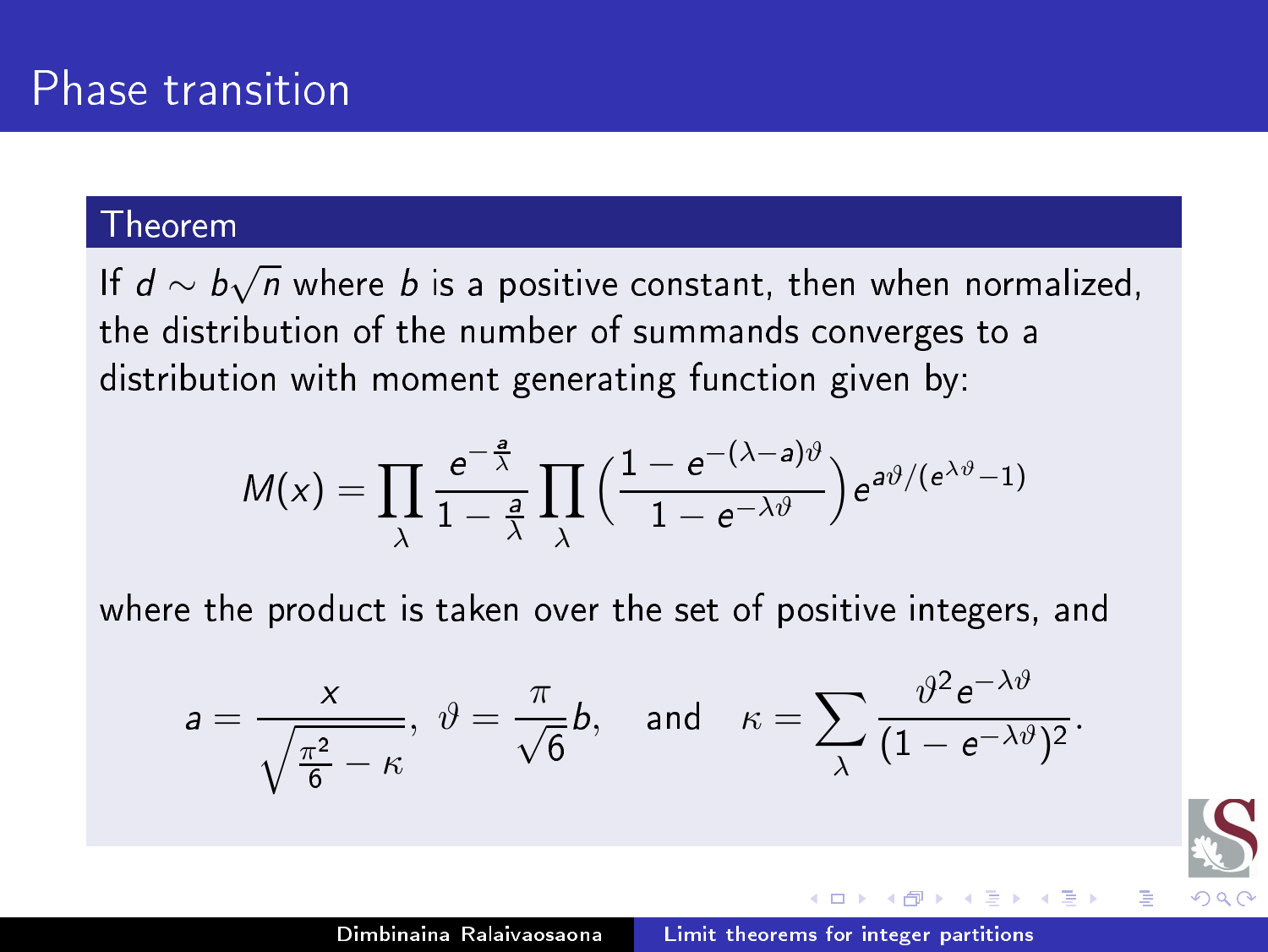For  $n = 500$  and  $d = 2$ 

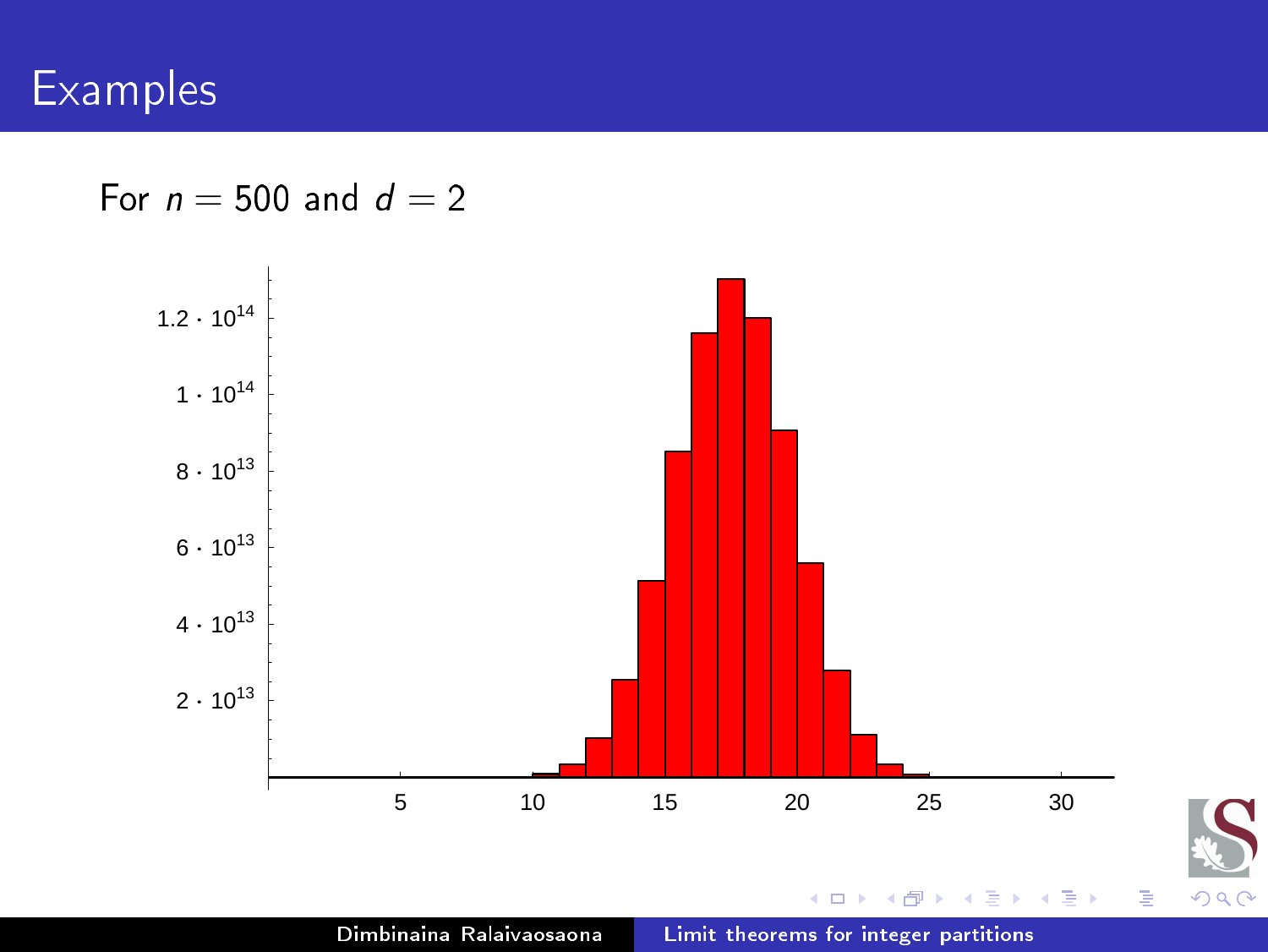For  $n = 500$  and  $d = 9$ 

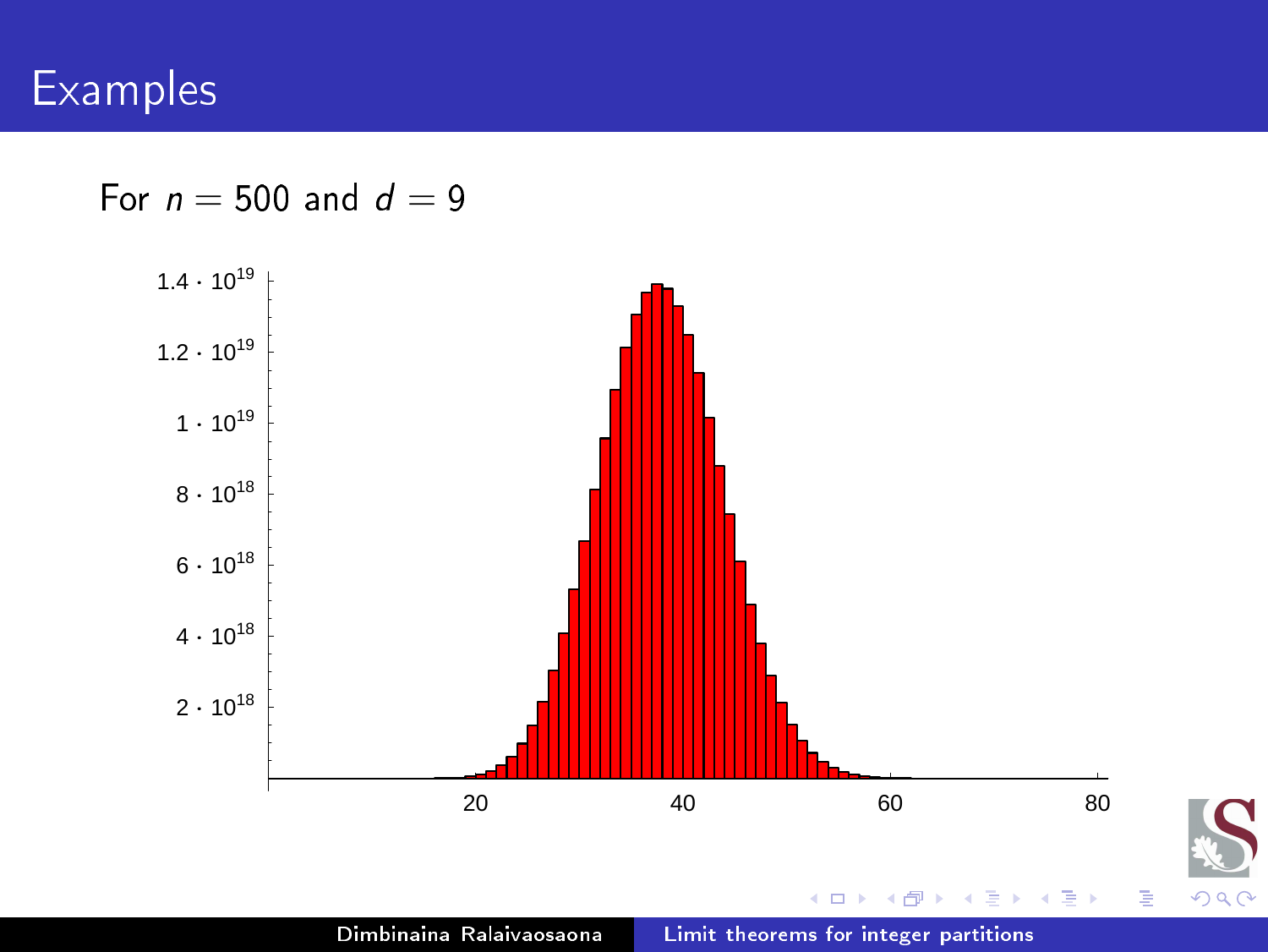For  $n = 500$  and  $d = 33$ 



Dimbinaina Ralaivaosaona Limit theorems for integer [partitions](#page-0-0)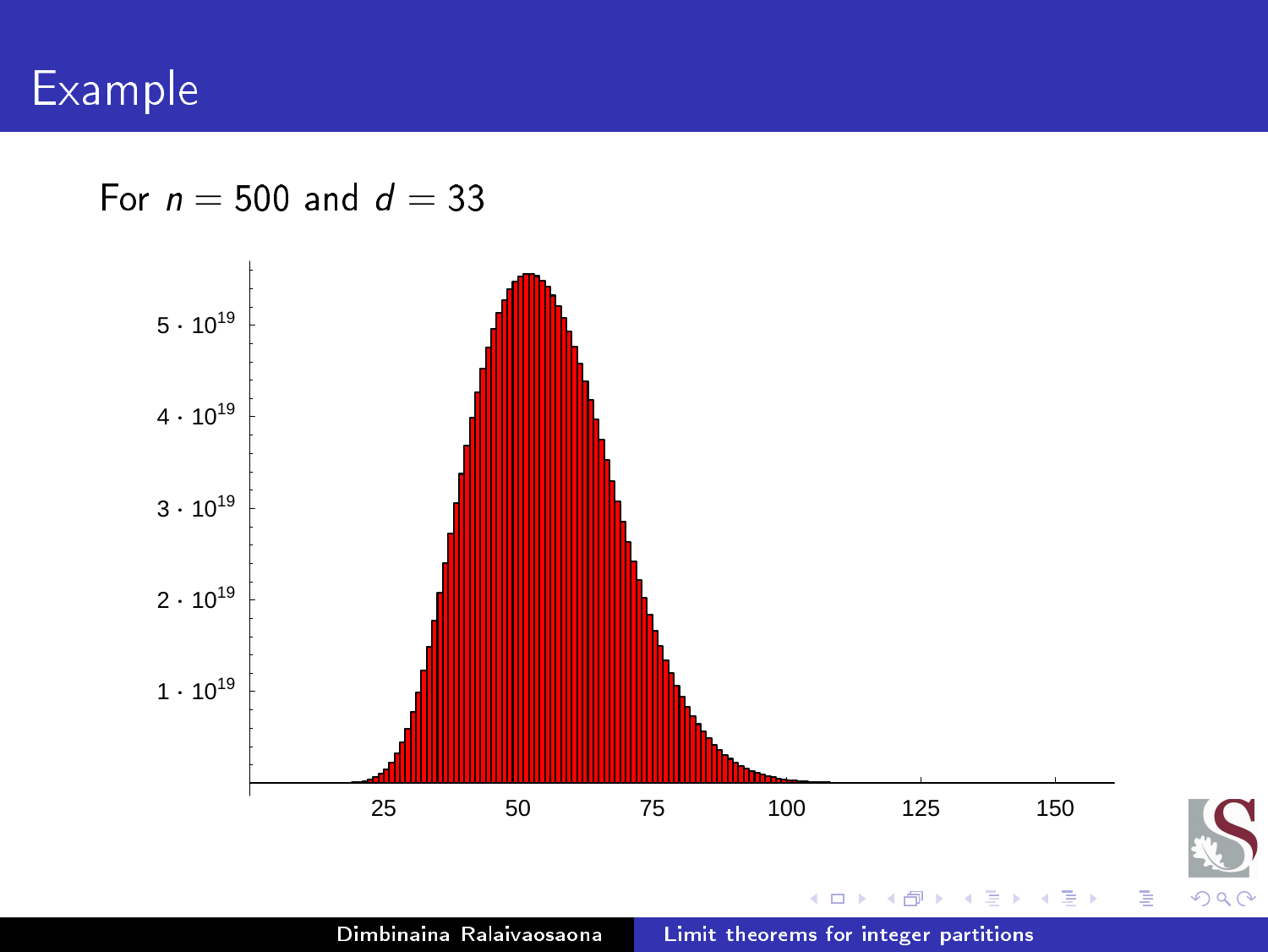For  $n = 500$  and  $d = 501$ 



Dimbinaina Ralaivaosaona Limit theorems for integer [partitions](#page-0-0)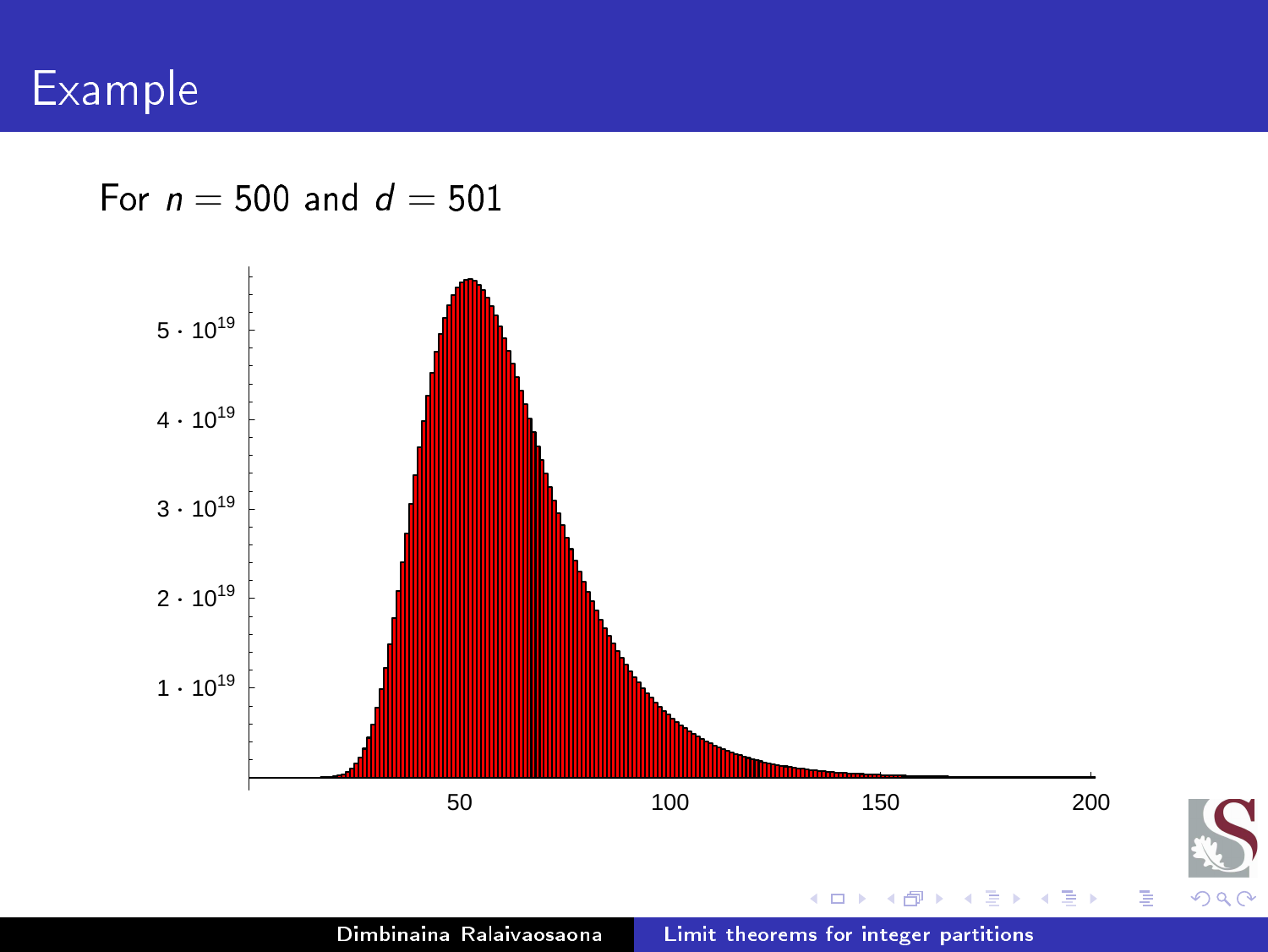Multiplicities in partitions were studied, amongst others, by Corteel et al, who showed that a randomly sele
ted part of a random partition has multiplicity  $d$  with probability tending to  $\frac{1}{d(d+1)}$ .

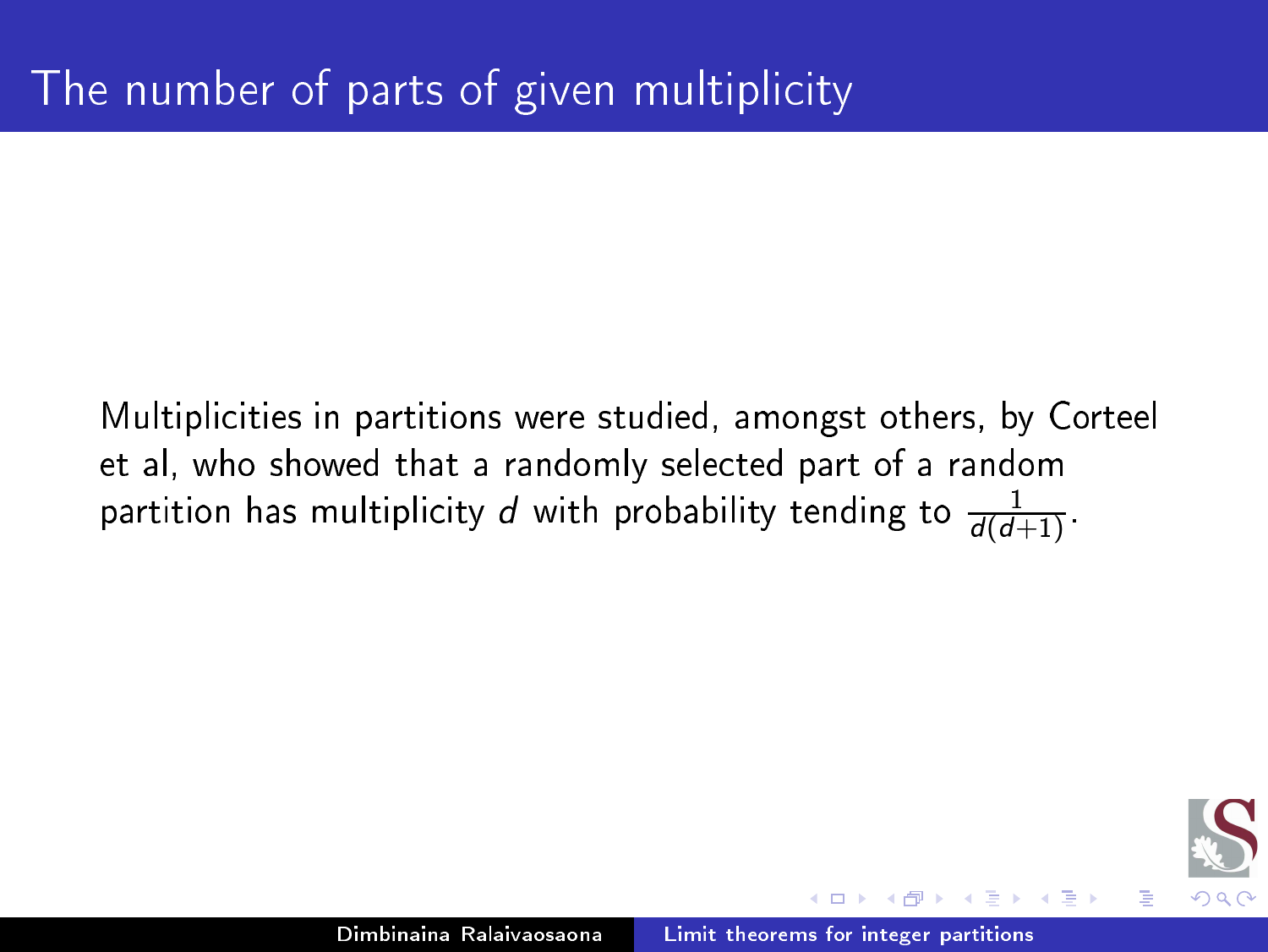### Theorem (Brennan, Knopfma
her, Wagner)

Let  $d$  be a positive integer, then the limit distribution of the number of parts having multiplicity  $d$  or more in a random partition of n is Gaussian.

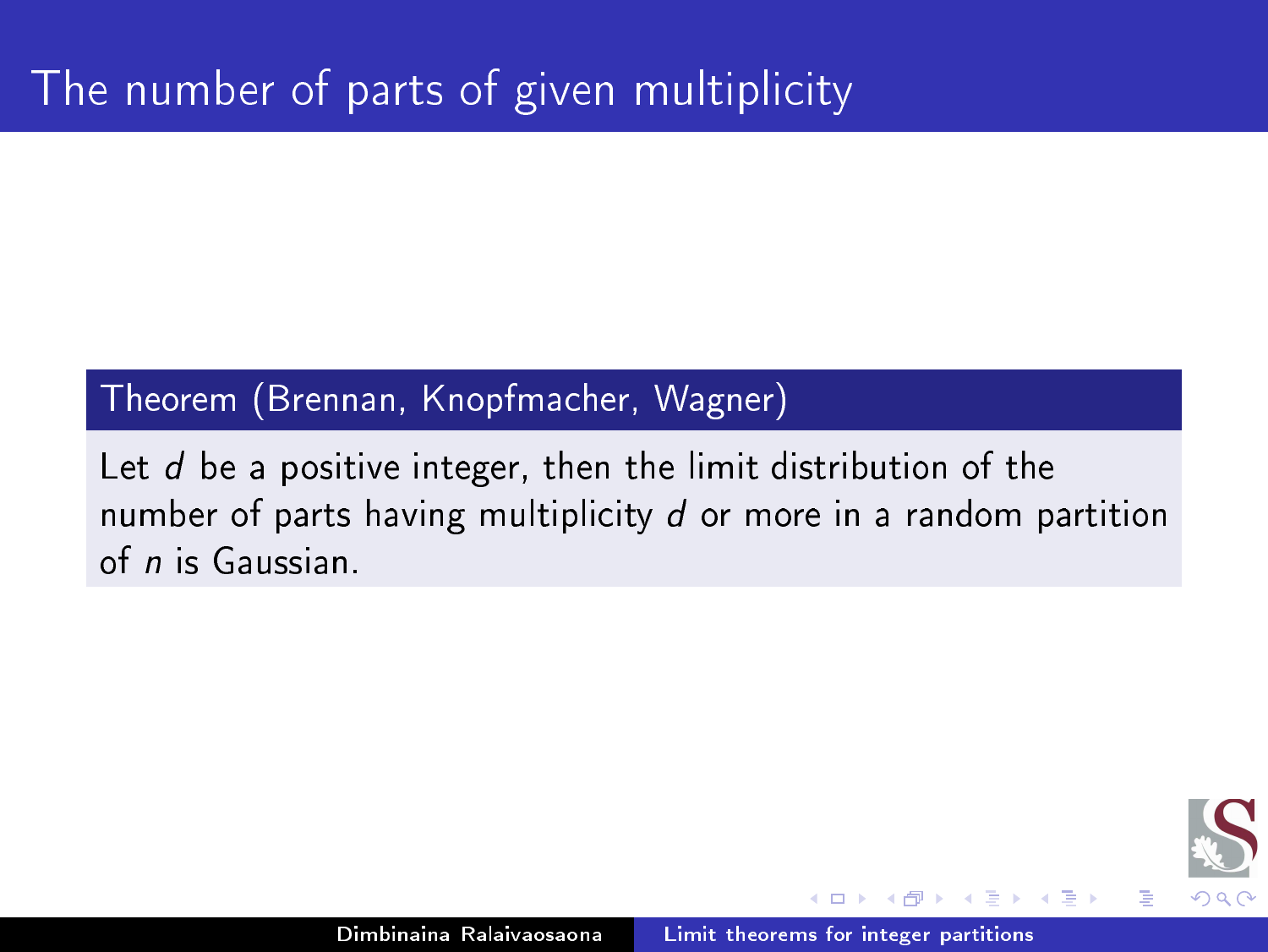The limit distribution of the number of parts of multiplicity  $d$  is:



Ξ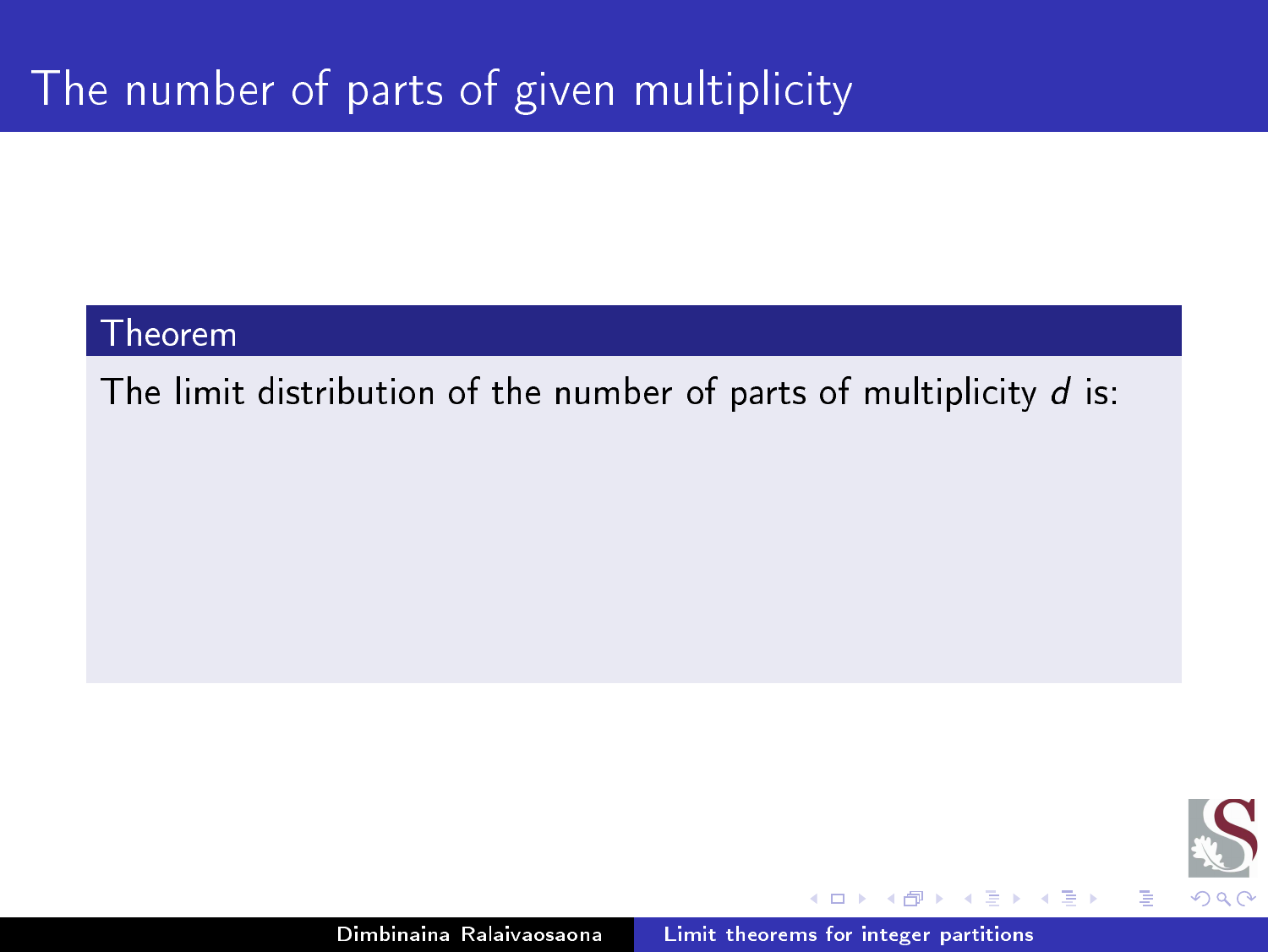The limit distribution of the number of parts of multiplicity  $d$  is:

■ Gaussian with mean and variance asymptotically equal to  $\frac{\sqrt{6n}}{\pi d(d+1)}$  for  $d = o(n^{1/4})$ ,

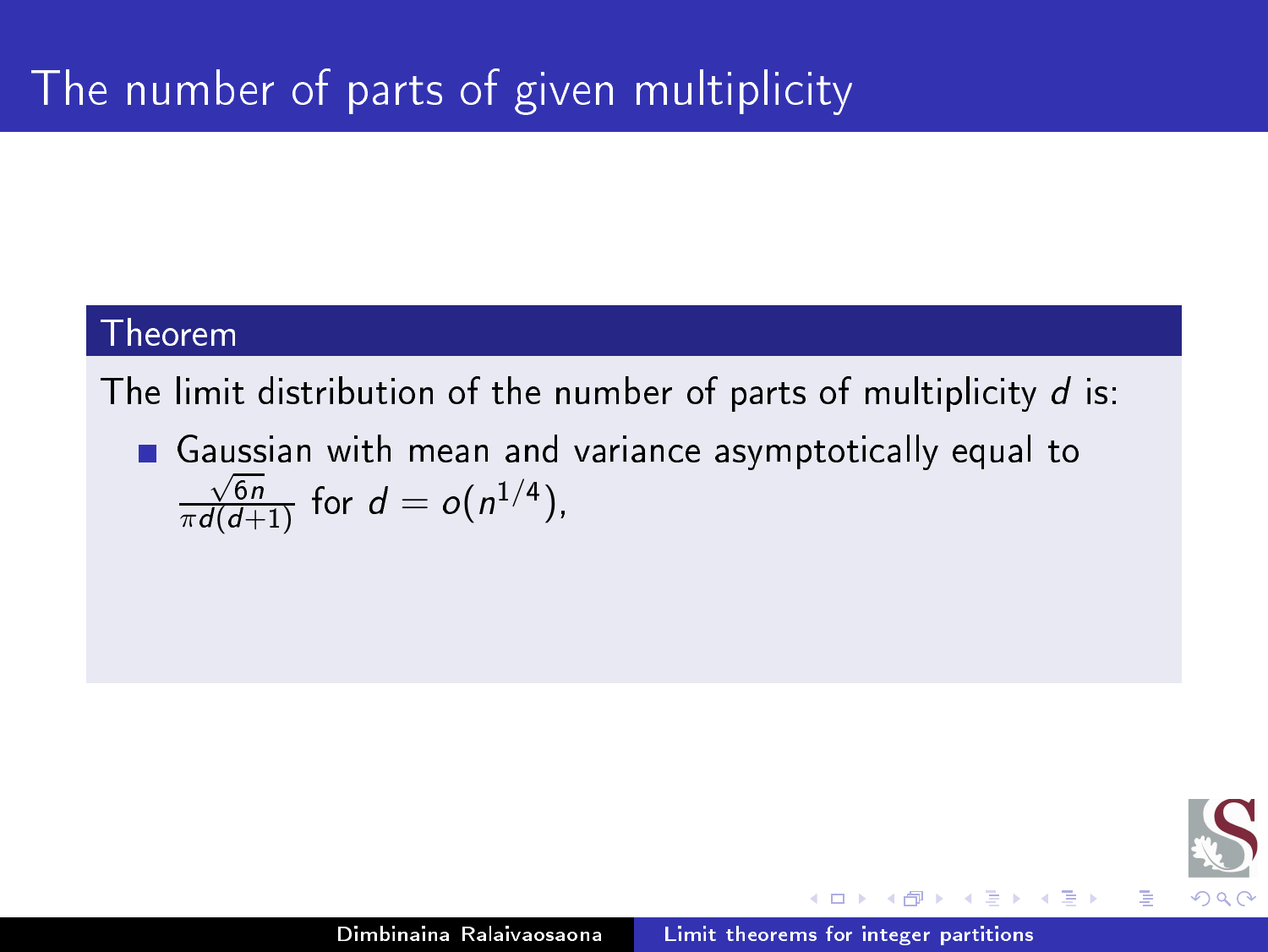The limit distribution of the number of parts of multiplicity  $d$  is:

Gaussian with mean and varian
e asymptoti
ally equal to  $\frac{\sqrt{6n}}{\pi d(d+1)}$  for  $d = o(n^{1/4})$ ,

Poisson with parameter  $\frac{\sqrt{6}}{\pi \alpha^2}$  for  $d \sim \alpha n^{1/4}$ ,

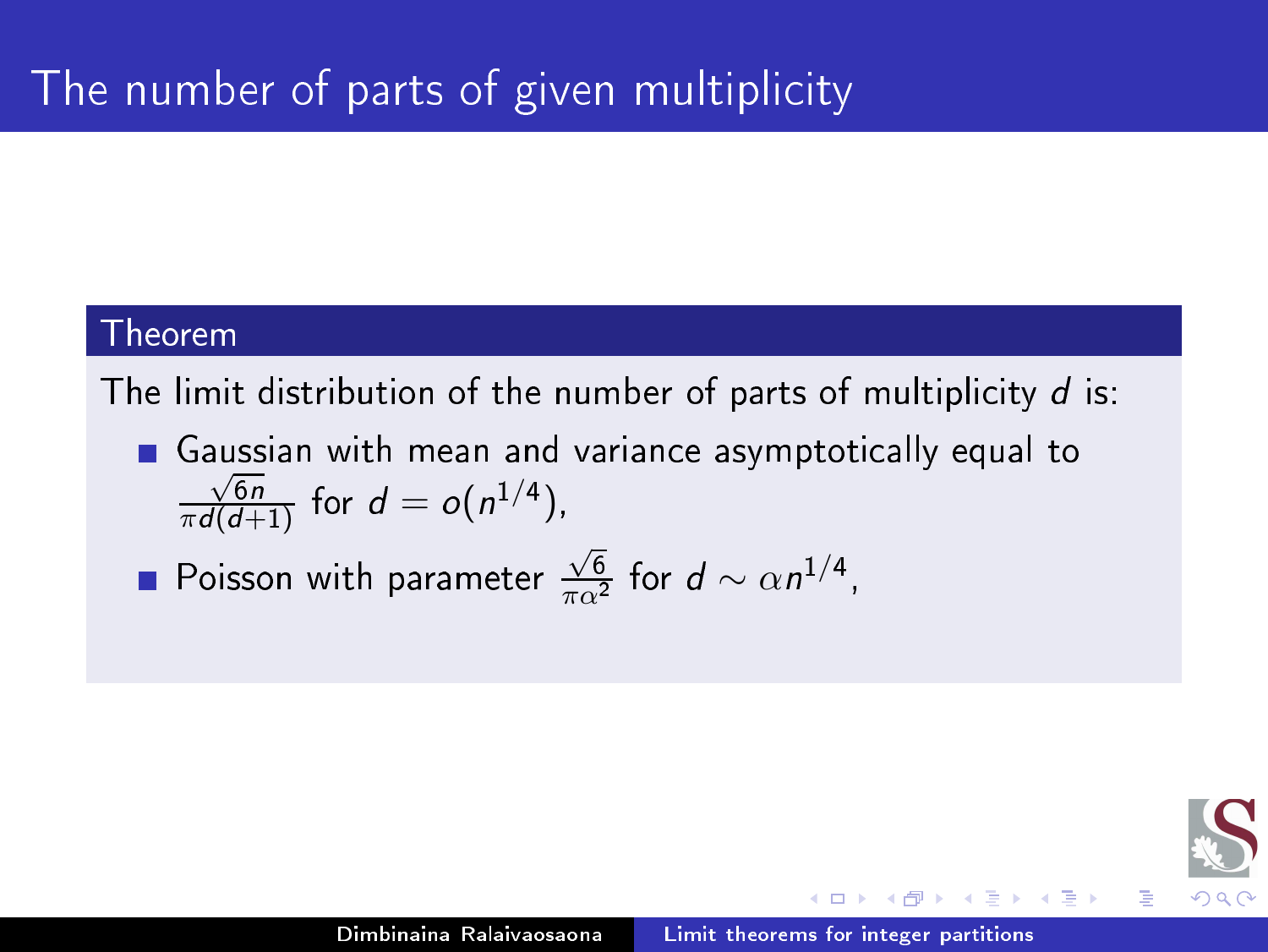The limit distribution of the number of parts of multiplicity  $d$  is:

- Gaussian with mean and varian
e asymptoti
ally equal to  $\frac{\sqrt{6n}}{\pi d(d+1)}$  for  $d = o(n^{1/4})$ ,
- Poisson with parameter  $\frac{\sqrt{6}}{\pi \alpha^2}$  for  $d \sim \alpha n^{1/4}$ ,
- **■** degenerate at zero for  $dn^{-1/4} \to \infty$ .

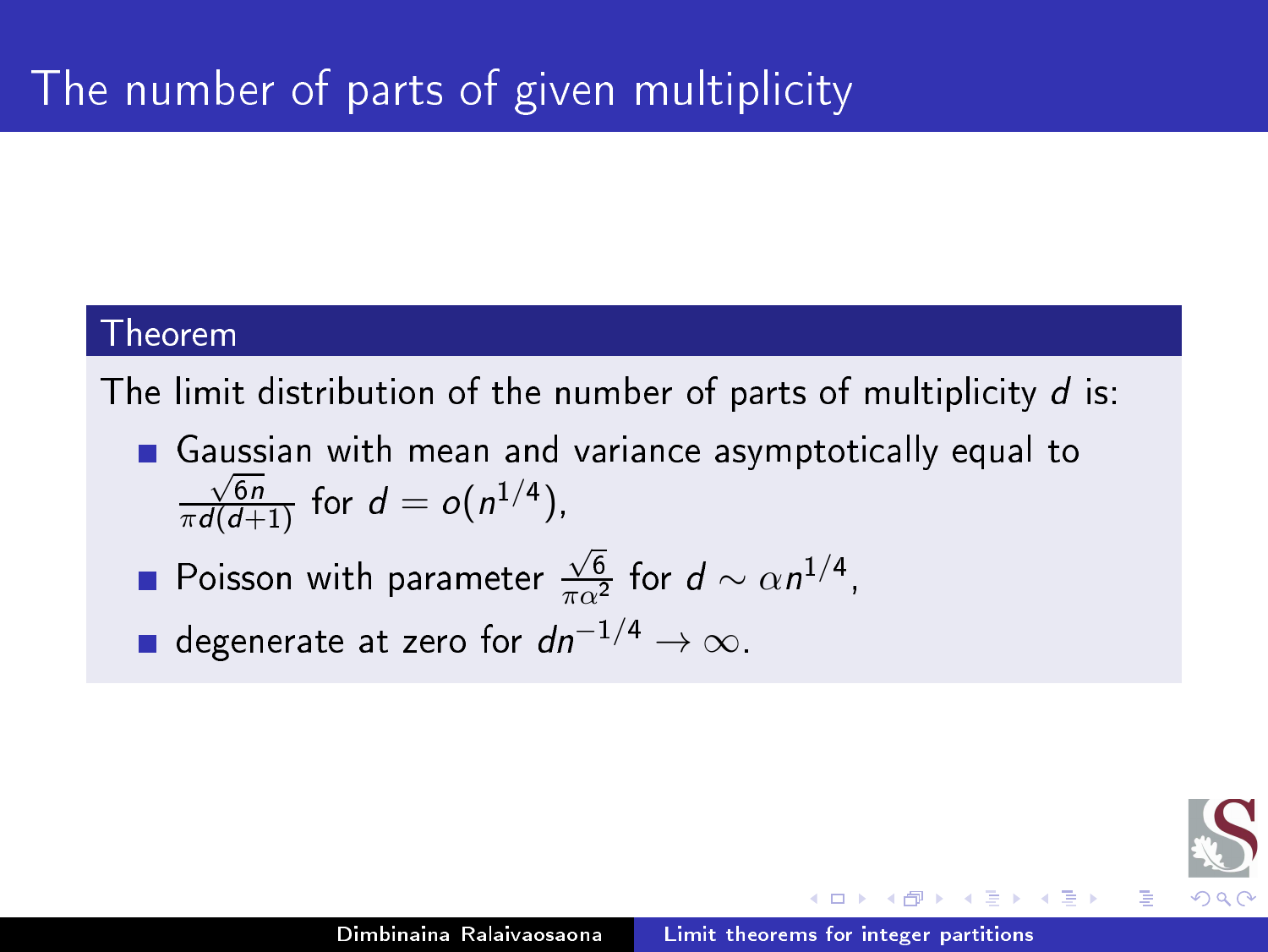number of parts of multiplicity 1 in partitions of 500:

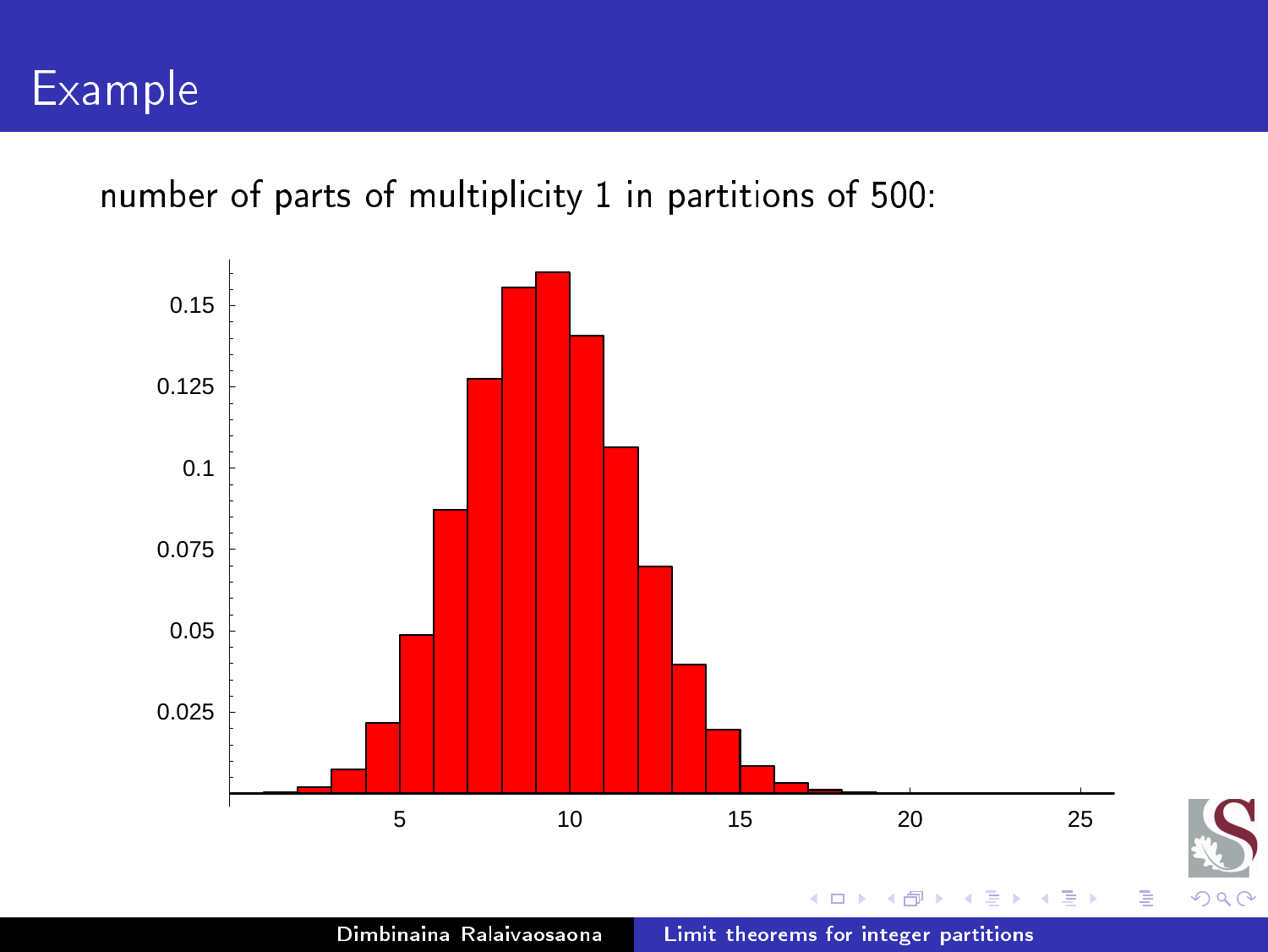number of parts of multiplicity 3 in partitions of 500:

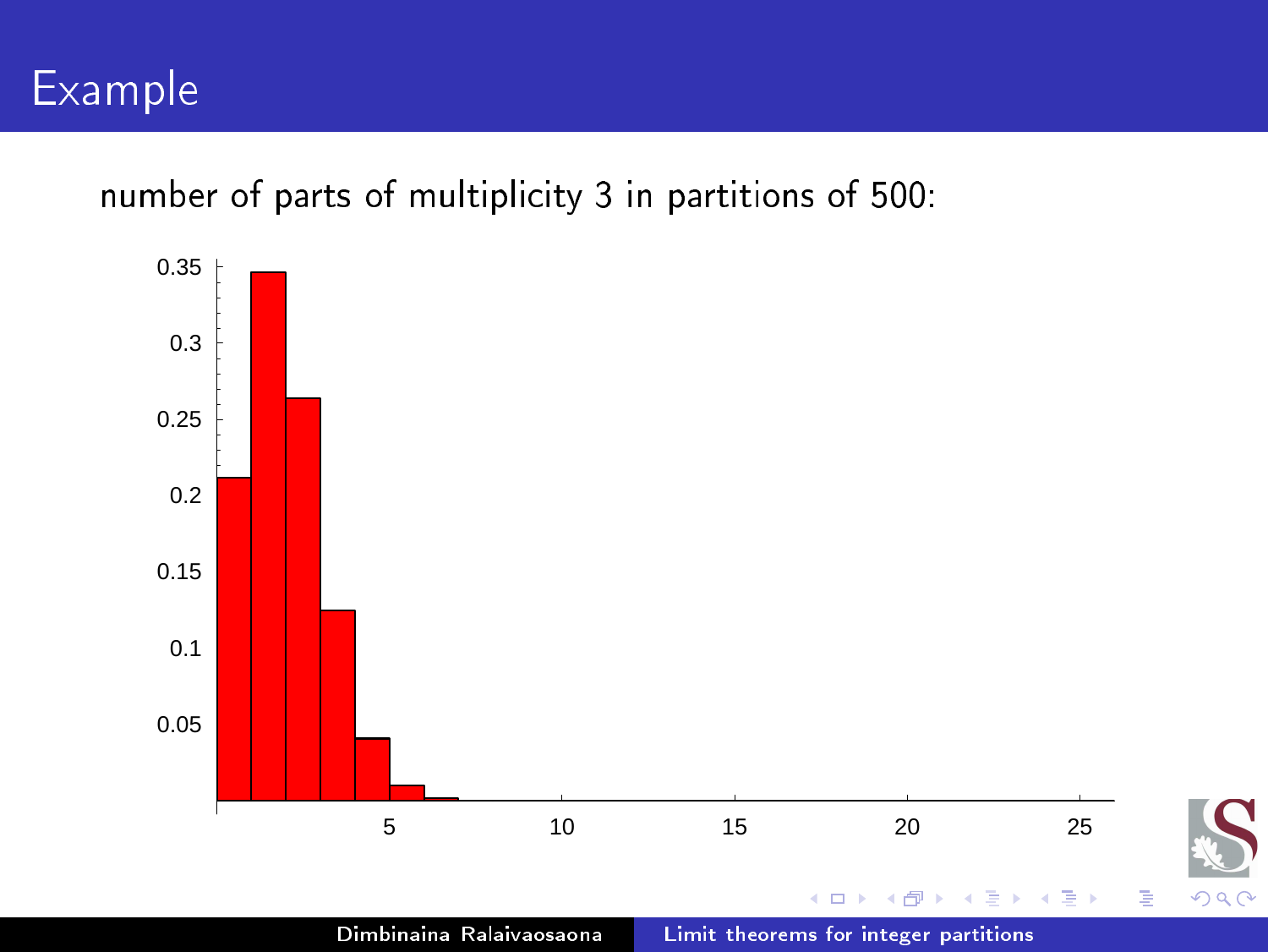number of parts of multiplicity 9 in partitions of 500:

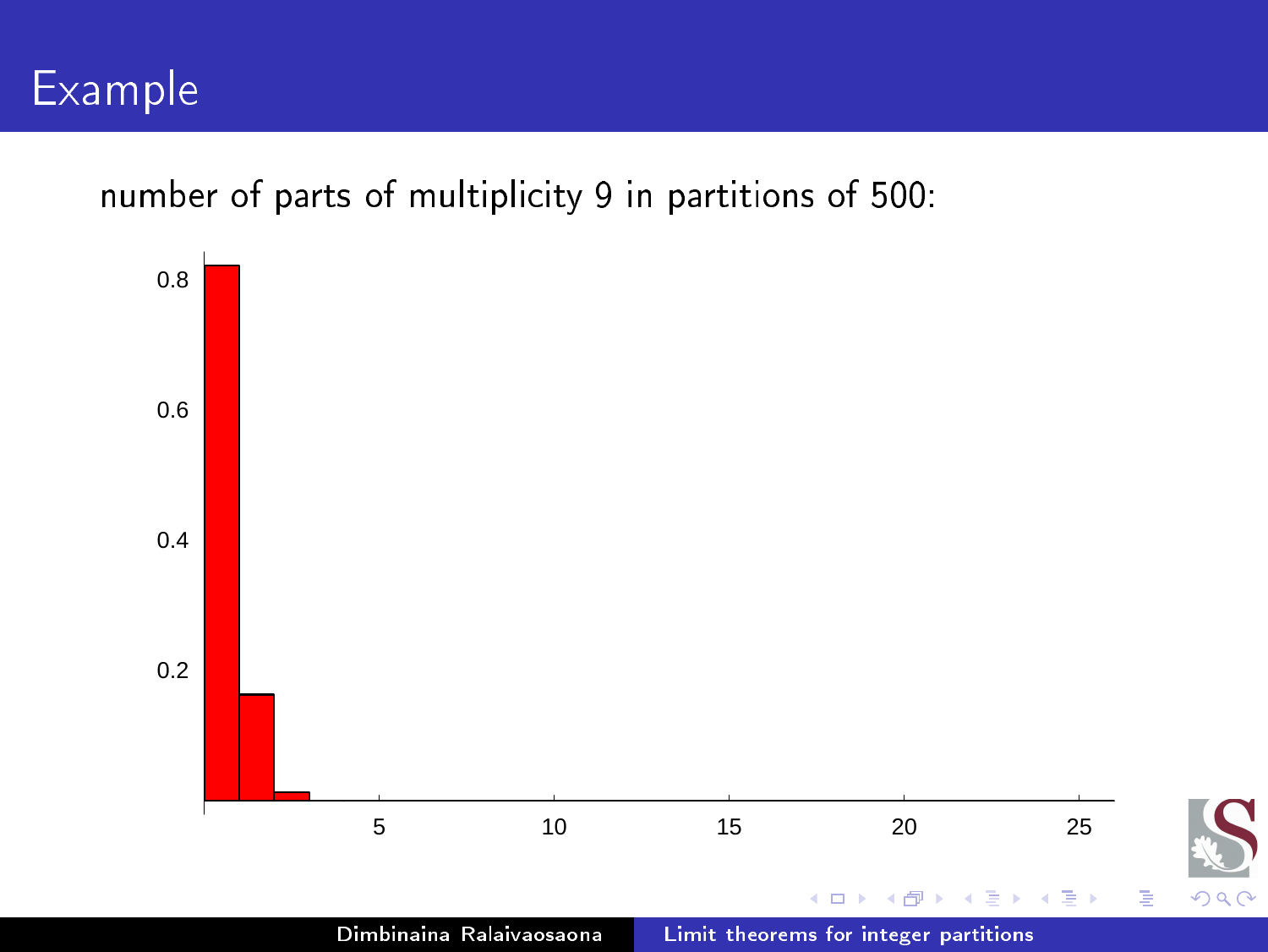number of parts of multiplicity 27 in partitions of 500: